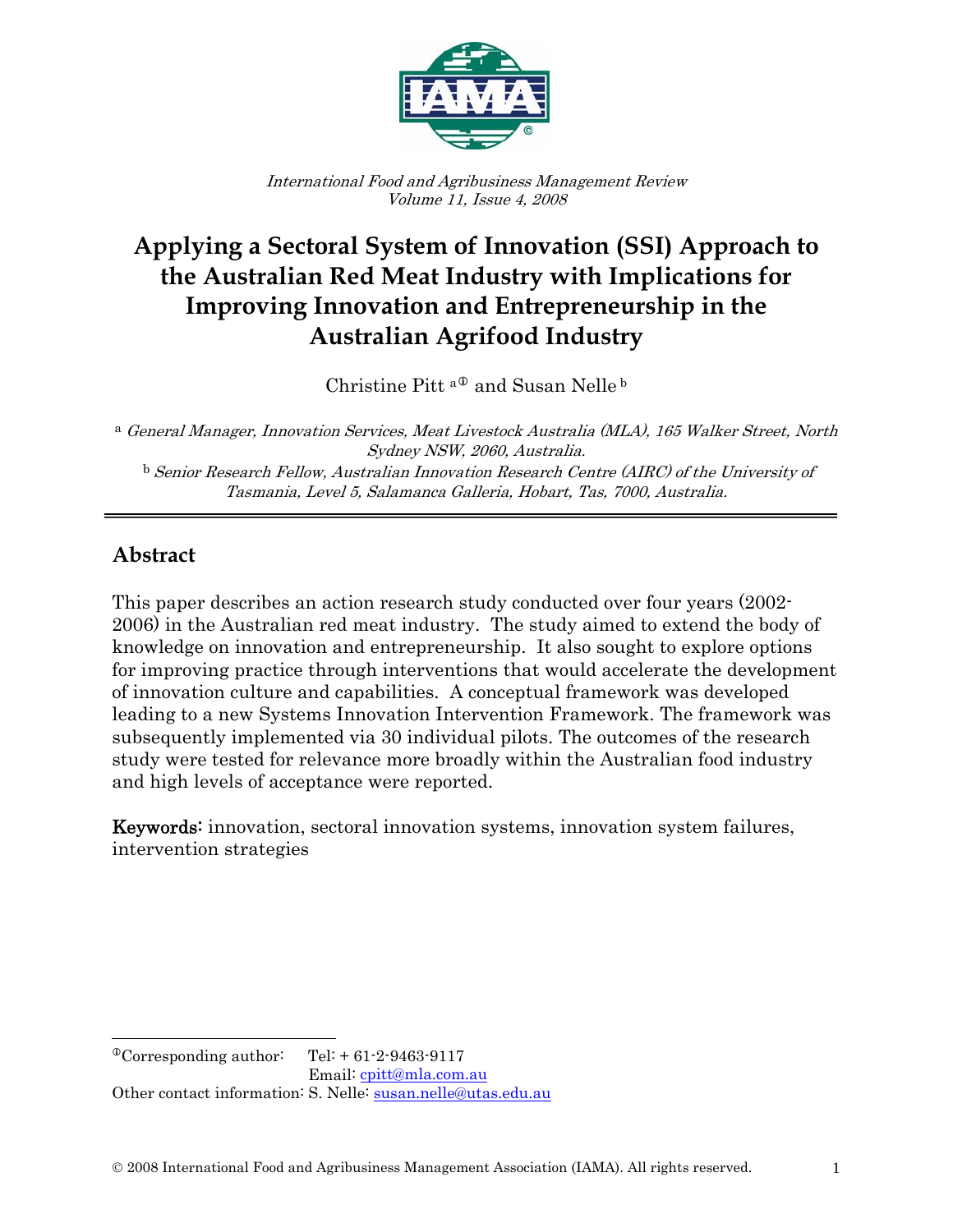## **Introduction**

 $\overline{\phantom{a}}$ 

The dynamic and often hostile competitive landscape of the twenty-first century has created significant threats to existing patterns of competition. A review of the extant literature and research about innovation and entrepreneurship identifies their importance to ensuring corporate vitality and wealth generation in today's global economy. For over one hundred and fifty years the foundation of Australia's prosperity has been from resource-based industries such as agriculture and mining. Changes in the world economy clearly require a much broader range of globally competitive industries to sustain Australia's strong economic position. It is proposed that the older more traditional industries such as the agrifood sector must also undergo rapid transformation if they are to maintain their competitive advantage.

This paper is based on Dr Pitt's doctoral thesis entitled 'Leading Innovation and Entrepreneurship: An Action Research Study in the Australian Red Meat Industry (Pitt 2007). In addition, the two authors have worked together to develop an integrated innovation systems framework and champion its application more broadly in the Australian food industry. Further research studies are currently underway to continue the development of analytical tools under the (SSI) framework.

### **Application of a 'Systems of Innovation' Framework to the Agrifood Industry**

The agrifood industry is a major contributor to the Australian economy operating in global markets under increasing competitive pressures. Climate change and the development of bio-fuels have created additional uncertainty for the industry. In the face of these challenges, food industry leaders in Australia believe that innovation – in products/services, processes and business models – must be the driver of future prosperity.[2](#page-1-0)

Although it is classified as a low-to-medium technology sector because the classifications are based on the level of internal R&D expenditure, the agrifood industry has been highly dependent on science and technology advances. For the most part, these have been developed through sector-specific R&D programs that have created accessible distributed knowledge networks. In addition, the industry has a wide range of future innovation opportunities that include new science-based products and processes including adoption of new technologies developed in other sectors (eg ICT in supply chain management, 'smart materials' in packaging, biotechnology in product development, and robotics in food processing).

<span id="page-1-0"></span><sup>2</sup> The Innovators' Forum – Future Vision for Australia's Food Industry, National Food Industry Strategy, June 2007 (report available on [www.nfis.com.au](http://www.nfis.com.au/))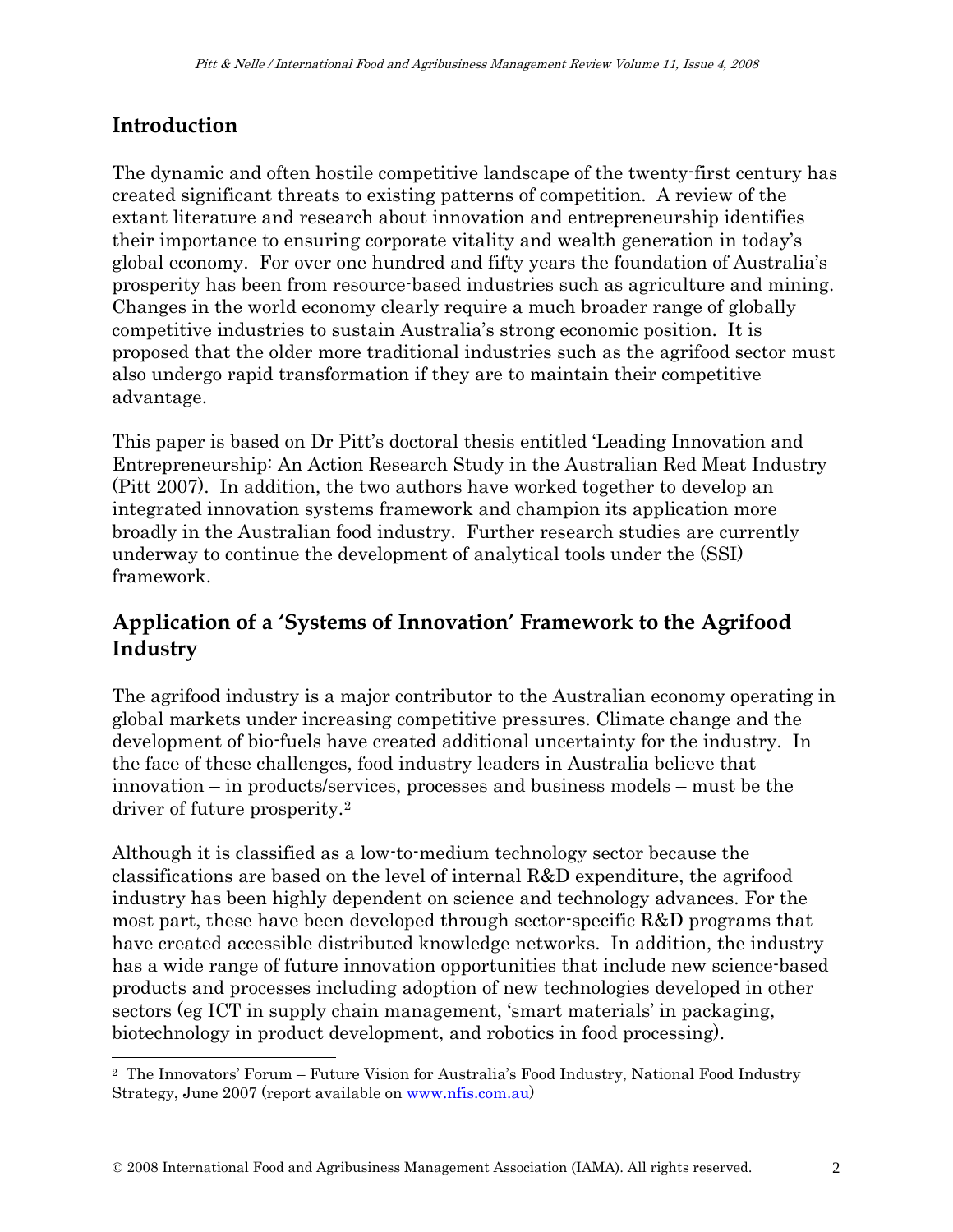Industry leaders and government policy makers understand that the continued competitiveness of the food industry will depend on the extent and rate of innovation within the sector. Innovation studies (Bryant 1998; Dodgson & Bessant 1996; Freeman 1994) have provided substantial empirical evidence of a high correlation between innovation performance and economic growth including:

- Technical change is the most important contributory factor in economic growth;
- Innovative activity as measured by R&D expenditure and by patenting is closely associated with the level of output and income at country level; and
- R&D and innovation are strongly associated with firm productivity growth

From innovation studies results conducted over twenty years primarily in Europe and the United States (Smith & West 2005), we can conclude that:

- Innovation involves continuous interaction and feedback between perceptions of market opportunities, technological capabilities and learning processes within firms;
- R&D is often not a *cause* of innovation, but an *effect* of innovation decisions made by firms;
- Innovation requires sustained investment under conditions of risk and uncertainty;
- Innovation capabilities are cumulative, building over time and dependent on sustained investment; and
- Innovation depends in large part on collaboration and interactive learning.

Thus, an accepted definition of innovation is 'the development of new products, services, processes and business models under conditions of risk and uncertainty'. Although enterprises make these decisions, they do not make them in isolation, but within persistent structures of business firms, economic institutions, science and technology infrastructures, policy frameworks and knowledge and resource bases and under varying degrees of risk (Smith & West 2005).

Over the past ten years, the focus of innovation studies has tended to shift from demonstrating the impact of innovation on growth and competitiveness, to analysing 'how' innovation occurs. There has been a convergence in the literature of innovation theory and systems theory giving rise to the concepts of national and regional systems of innovation which are based on geographic location, and sectoral systems of innovation (SSI) which are industry based.

Within a systems approach, innovation performance is seen as a coordination problem, with components of the system needing to work in a coherent way. A systems approach can therefore provide the framework for understanding how the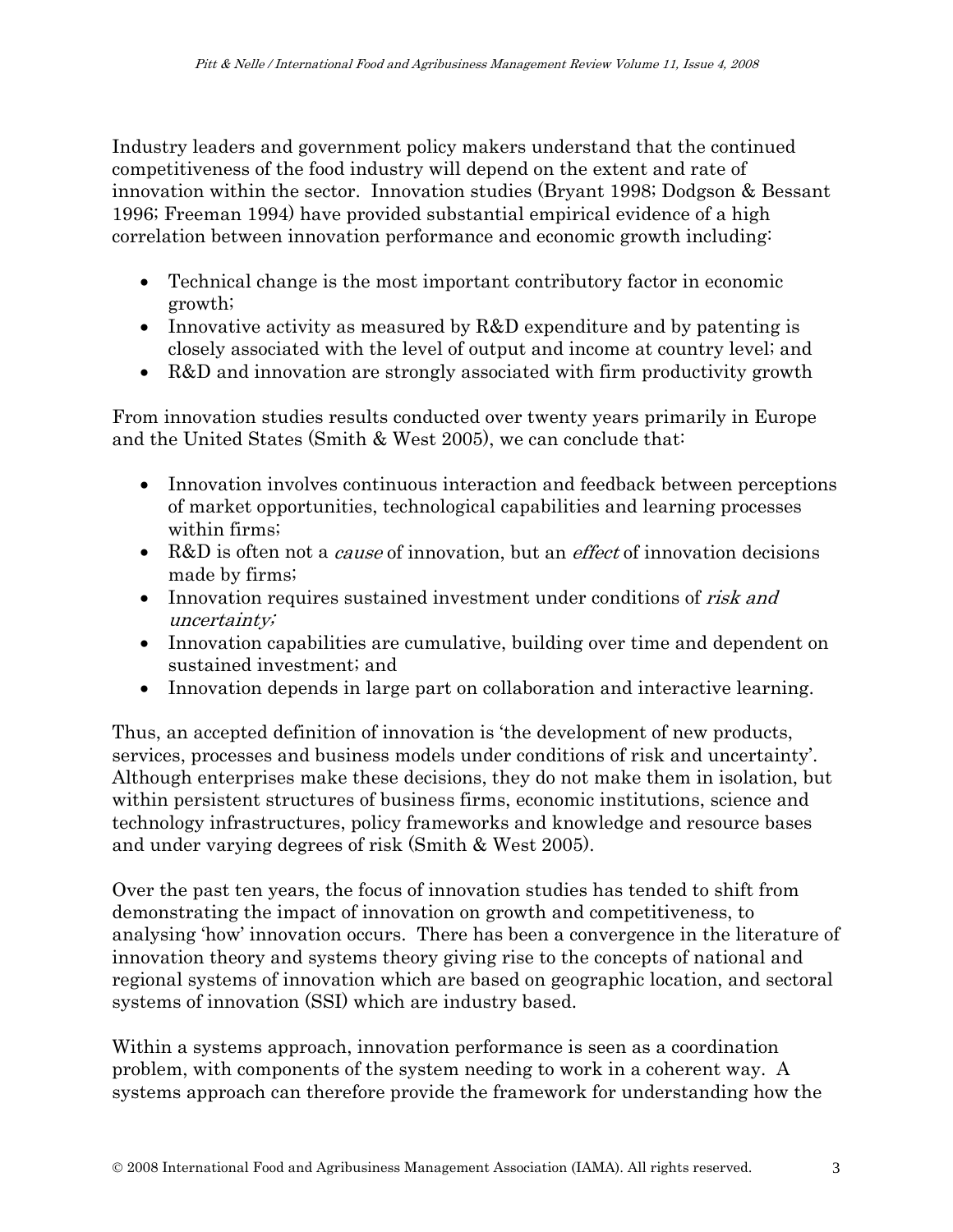interactions within a system work together to facilitate (or hinder) innovative behaviour.

Thus, a sectoral system of innovation (SSI) framework provides a means for industry and public policy makers to assess how effectively elements of a system operate and interact under current conditions. It can also be used to assess a system's fit for future purpose when drivers of innovation affecting that sector change.

## **Building the Conceptual Framework**

Prior to commencing the study, a conceptual framework was developed from a review of the literature with further testing of the components for relevance and application based on industry input. To access industry knowledge, a series of 28 in-depth interviews were undertaken from a cross-sectional sample of the key stakeholder groups (based on a stakeholder analysis methodology developed by Elias, Cavana and Jackson 2002) and utilising a snowball method (Glaser & Strauss 1967) to identify individuals. A convergent interviewing technique (Dick 1998) was applied in which open-ended questions were initially posed and modified to include probe questions in subsequent interviews for confirmation and disconfirmation.

An iterative triangulation methodology (Lewis 1998) was used to interpret data that involved multiple iterations between systematic engagement with the literature, analysis of emerging data from the interviews with industry stakeholders, and critical reflection by the MLA research team. The result was the development of a conceptual framework of the sectoral innovation and entrepreneurship system (Figure 1) and a supporting model of firm innovation and entrepreneurship capabilities (Figure 2).

The basic premise of the framework, at both industry sector and firm level, is that innovation and entrepreneurship are context sensitive and should be conceptualised within a systems perspective.

At the level of the industry sector, the proposition is that the over-riding sector culture (mediated by environmental impacts such as economic, social and political/legal conditions) will determine the degree to which firms in the industry exhibit an entrepreneurial orientation. The sector culture, and the resulting entrepreneurial orientation, will impact on how problems and opportunities arising from changes in the external environment are perceived by the players in the sector. This, in turn, will determine how proactively the sector responds.

It is proposed that conditions external to firms (markets, institutional arrangements and resource infrastructure) also impact directly on a firm's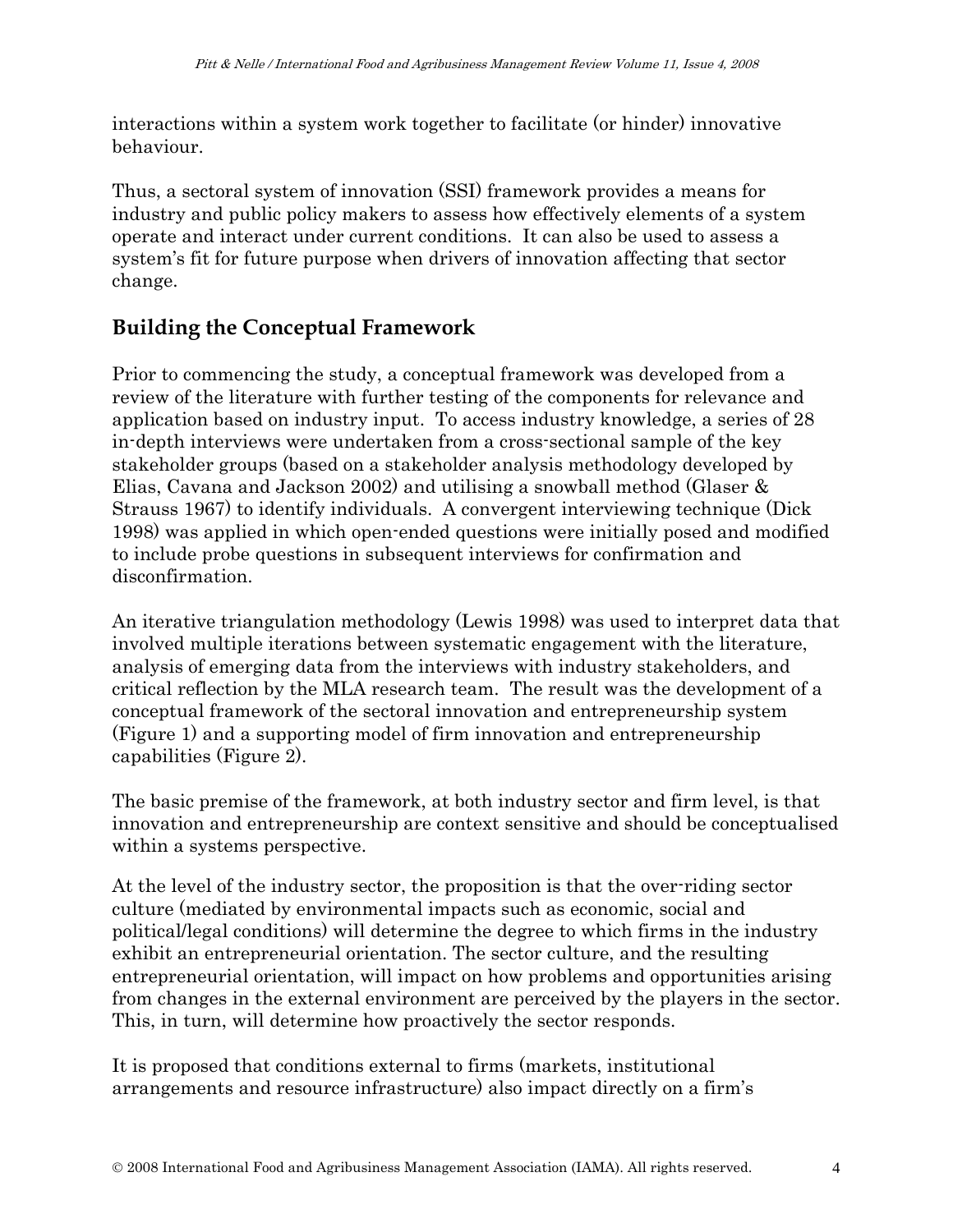innovation and entrepreneurship capability. In turn, this determines the level and success of corporate entrepreneurship strategies and ultimately the firm's ability to capture competitive advantage through innovation. The framework proposes that the impact of the external elements is mediated by a two-way relationship between the firm and its environment. The degree to which a firm is able to capture new knowledge and capabilities from interacting with other actors in the system is particularly important.



Figure 1: Sectoral Innovation and Entrepreneurship System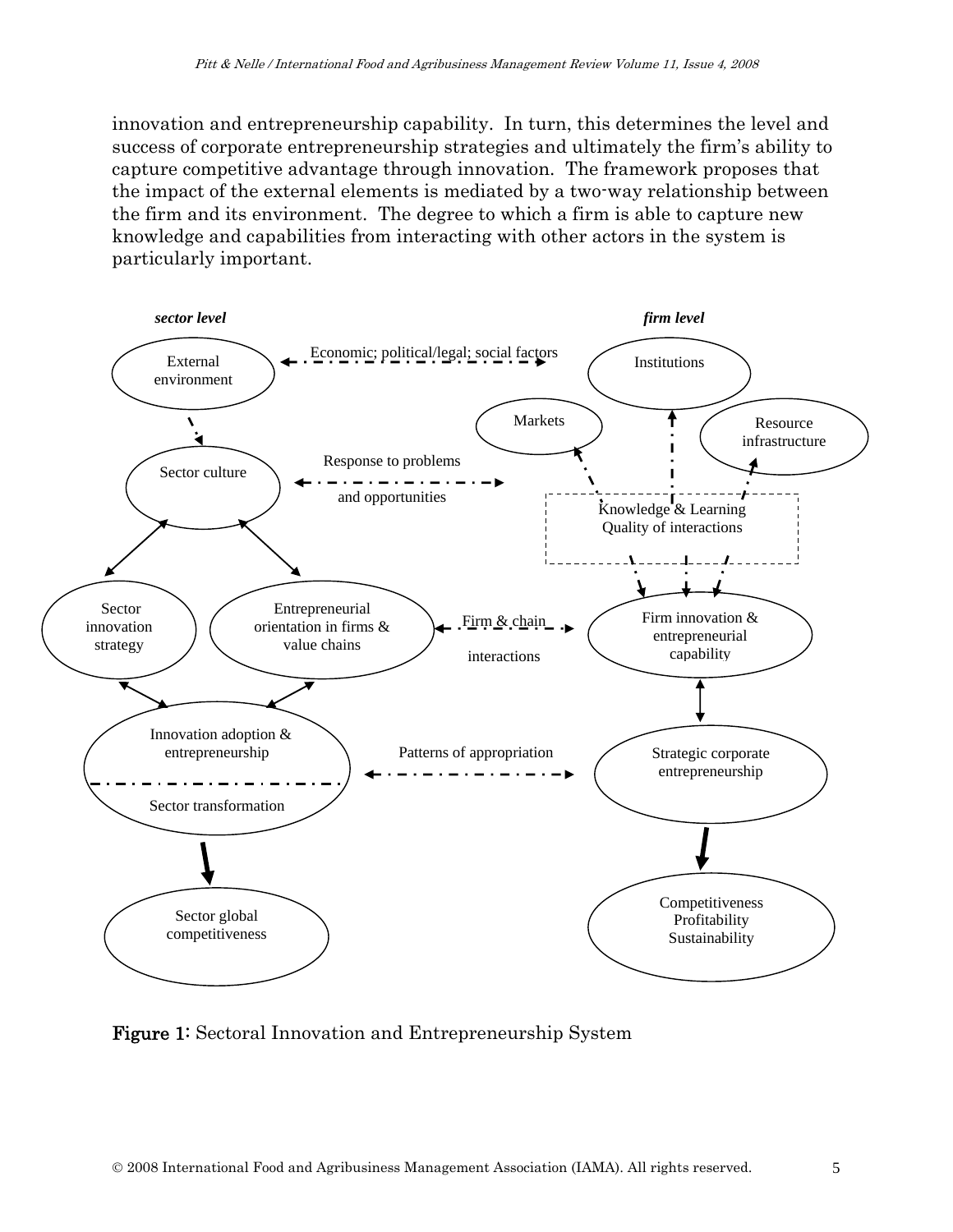

**Figure 2:** Model of Firm Innovation and Entrepreneurial Capabilities

Clearly the concepts at firm and sector level are interconnected. Ultimately the level of innovation adoption and entrepreneurship occurring within the sector will determine the degree to which the sector transforms itself and achieves a desired level of global competitiveness. However, this success is dependent on a variety of factors and interactions including: the level of entrepreneurial orientation within firms; the innovation options developed as a result of the sector's innovation strategy; the level of interaction between firms and value chains; and the patterns of appropriation associated with individual firm entrepreneurship.

The next stage of the literature review considered the concept of 'innovation system mapping' which has emerged in recent years as an approach to analysing empirical data (Stevens 1997) and comparing innovation systems (Bikar, Capron & Cincera 2006; Georghiou 2002; Nelson 1993). System maps represent an analysis of the various elements of a system that are seen to have an impact on innovation performance. However, there is, as yet, very little theoretical or practical information on how to analyse a system's health or failures in order to inform either policy development or the design of strategies and programs to strengthen a system (Bryant 1998; Edquist et al 2004; Scott-Kemmis et al 2005; Smith 1998).

Based on an approach developed by Woolthuis, Lankhuizen and Gilsing (2005), a system failure analytical framework was adapted for this study in which the effectiveness of system elements is evaluated from the perspective of the key actors within the system. In their model, Woolthuis and colleagues identify the following three groups of actors: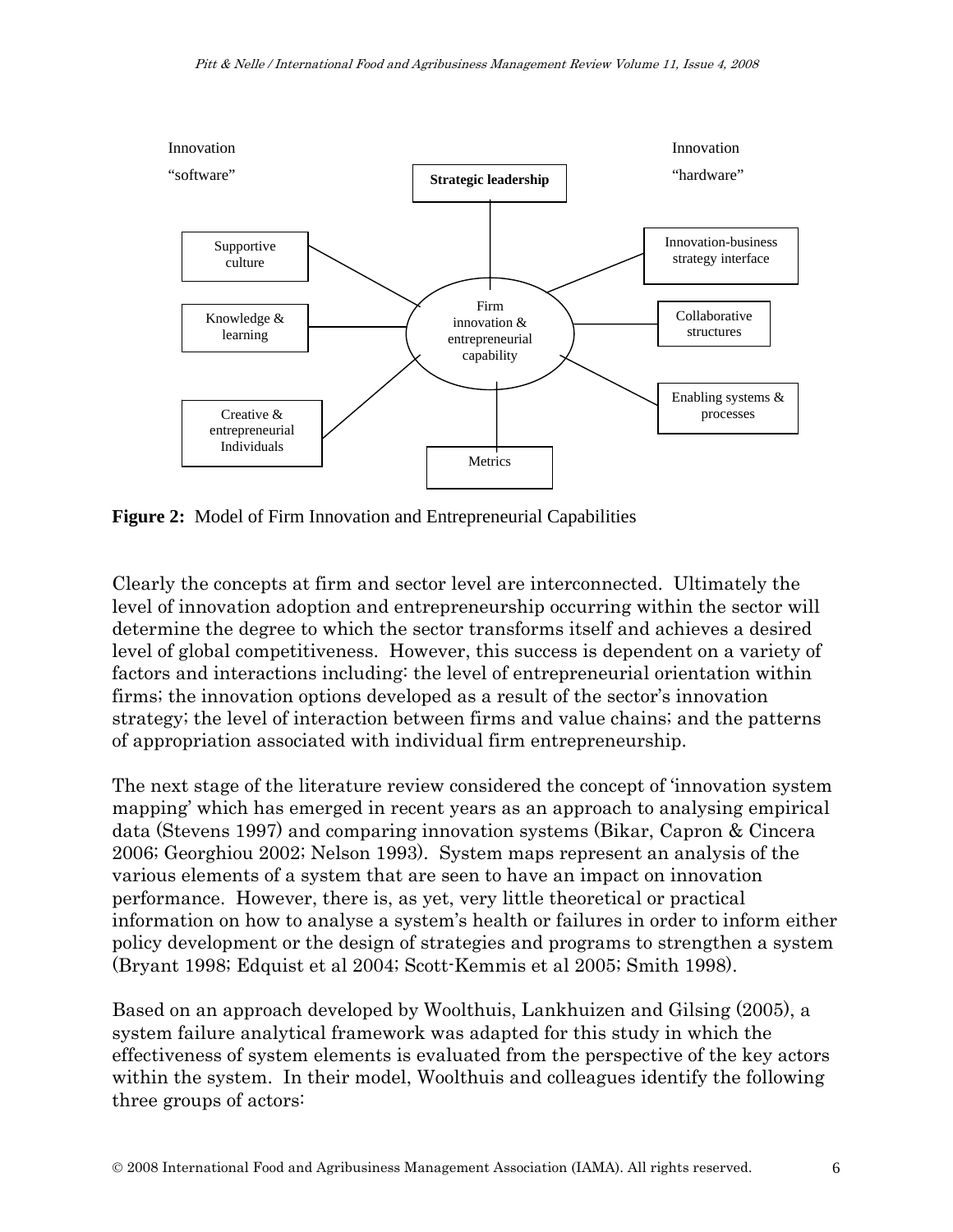- Firms/value chains: large firms; SME's; innovative start-ups; value chain partners such as supermarkets; whole value chains
- *Knowledge providers*: universities; public R&D institutes; technology commercialisers; knowledge brokers and consultants; training and education providers.
- *Third parties* regulators; finance sector such as banks and VC's; trade unions; industry associations



#### Figure 3: System Failure Analytical Framework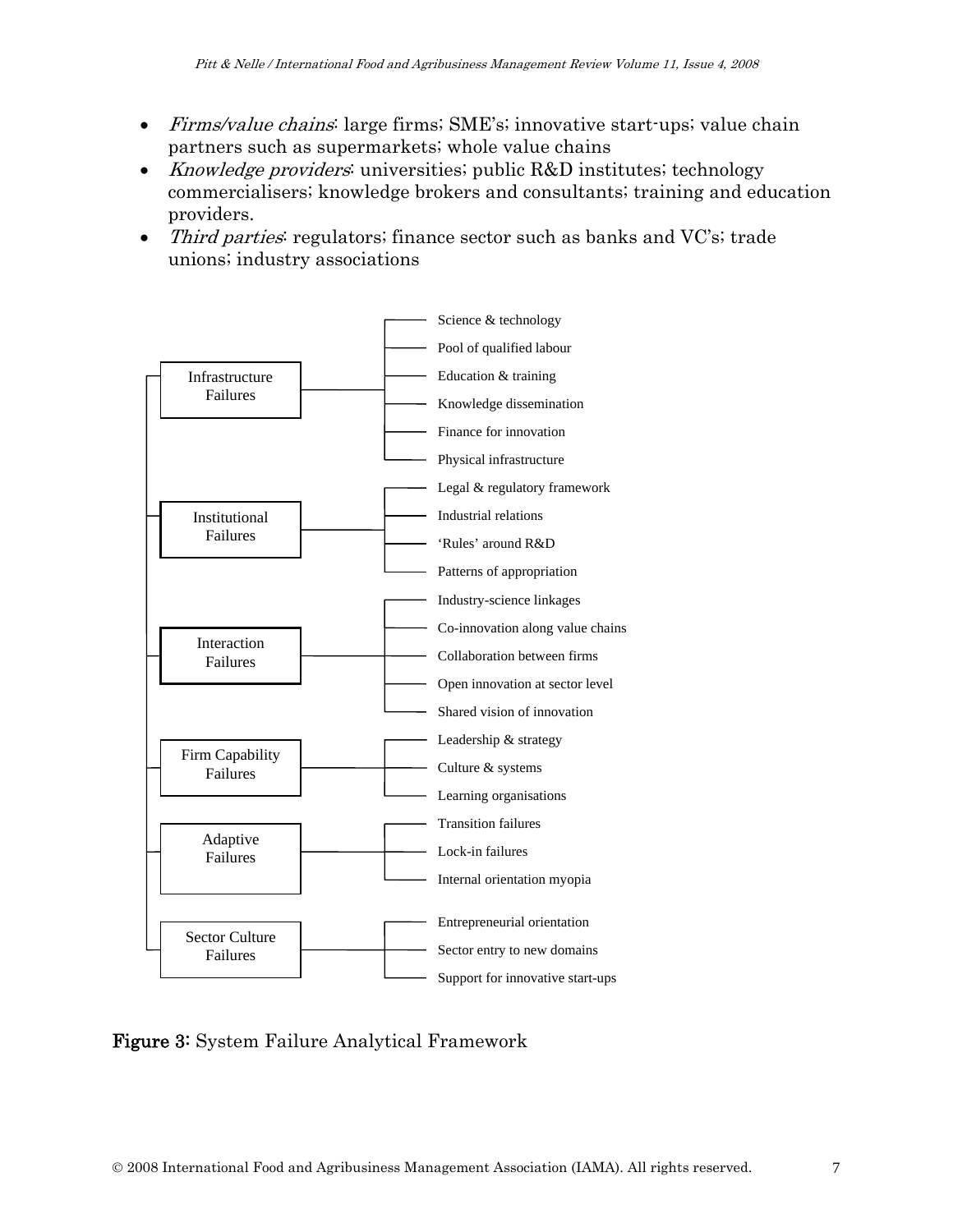|                | Table 1. List of Possible Evidence of System Failures                                                                                                                                                                                                                                                                                                                                                                                                                                                                                                                                                                                                                                                                                                       |                                                                                                                                                                                                                                                                                                                                                                                                                                                                                                                                                                                                                                                                                                                                                    |
|----------------|-------------------------------------------------------------------------------------------------------------------------------------------------------------------------------------------------------------------------------------------------------------------------------------------------------------------------------------------------------------------------------------------------------------------------------------------------------------------------------------------------------------------------------------------------------------------------------------------------------------------------------------------------------------------------------------------------------------------------------------------------------------|----------------------------------------------------------------------------------------------------------------------------------------------------------------------------------------------------------------------------------------------------------------------------------------------------------------------------------------------------------------------------------------------------------------------------------------------------------------------------------------------------------------------------------------------------------------------------------------------------------------------------------------------------------------------------------------------------------------------------------------------------|
| Category       | <b>System Health</b>                                                                                                                                                                                                                                                                                                                                                                                                                                                                                                                                                                                                                                                                                                                                        | <b>System Failure</b>                                                                                                                                                                                                                                                                                                                                                                                                                                                                                                                                                                                                                                                                                                                              |
| Infrastructure | • S&T capability geared to sector<br>• Adequate physical R&D infrastructure<br>• Critical mass of scientific expertise in key<br>areas<br>· Skilled technology commercialisers<br>• Availability of skilled and educated staff<br>• Supportive training and educational<br>structures meeting technical labour supply<br>needs<br>• Competitive intelligence capability developed<br>and used by firms<br>• Access to multiple types of finance for<br>innovation and entrepreneurship<br>• Evidence of investment in R&D in emerging<br>areas such as biotechnology; automation; ICT<br>• Network of knowledge brokers<br>• ICT infrastructure supporting information<br>exchange needs                                                                    | • Sector lagging competitors in adoption of new S&T<br>• Inability of firms to attract/retain qualified technical<br>staff<br>• Poor perception of sector by finance industry<br>$\bullet$ Low representation by sector in government R&D<br>programs<br>$\bullet$ Low levels of investment in R&D<br>• Inadequate numbers of S&T providers<br>• Low awareness by firms of emerging issues in key<br>markets<br>• Lack of exposure to formal education and training<br>• Lack of alignment between R&D providers and<br>industry<br>• Low utilisation by firms of external knowledge<br>providers<br>• Inadequate ICT infrastructure and low utilisation of<br>modern ICT                                                                          |
| Institutional  | • Acceptance from regulators<br>· Balance between consumer protection and<br>operational flexibility<br>· Regulations are science based<br>• Regulators aware of commercial realities<br>• Regulators support innovation and<br>entrepreneurial behaviour<br>· Good collaboration and respect between<br>regulators and firms<br>• High levels of trust between management<br>and employees<br>• Employees involved in innovation and change<br>management<br>• Incentives and rewards in place for<br>innovative firms<br>· Benefits of innovation shared equitably along<br>the value chain<br>• R&D investments support innovative firms                                                                                                                 | · Industry lagging competitors in relationship with<br>regulators<br>• Regulators perceive role as defending customers at<br>expense of sector<br>• High cost of compliance compared with competitors<br>• Regulators perceived as creating barriers to<br>innovation<br>• Regulators too slow to change<br>• Too many regulations creating confusion and<br>inefficiencies<br>• Regulators lack resources and expertise to address<br>sector issues<br>• High levels of industrial disputes<br>• R&D system discourages private investment in<br>innovation<br>• Benefits from R&D do not flow equally to participants<br>• Outcomes from R&D 'locked up' for long periods                                                                        |
| Interactions   | • Firms have access to and are aware of<br>multiple sources of knowledge and learning<br>• High levels of trust and interaction between<br>firms and R&D providers<br>• Effective user-producer interfaces in<br>development of new technology<br>· High levels of interaction by firms with<br>sophisticated customers<br>• Effective innovation along the value chain<br>• Effective commercialisation of R&D outputs<br>from R&D providers<br>$\bullet$ Evidence of multiple collaborative R&D<br>projects<br>• Participation by firms in multiple knowledge<br>sharing and innovation networks<br>• Adoption of innovation from outside the<br>sector<br>. Widely supported sector innovation strategy<br>• Use of trusted intermediaries to facilitate | • Limited evidence of public-private partnerships<br>· Minimal exchange of staff between commercial firms<br>and R&D providers<br>• Adversarial relations between segments within the<br>value chain (firms and representative bodies)<br>• Fragmented structures with little value chain<br>integration<br>• Absence of industry networks<br>• Low levels of trust and communication between firms<br>• Incompatible information systems between segments<br>within the value chain<br>• Low participation rates in syndicated R&D projects<br>• Low levels of engagement between technology<br>commercialisers and R&D providers<br>• Low levels of international collaboration<br>• Lack of coherence in sector R&D and marketing<br>strategies |

|  | Table 1: List of Possible Evidence of System Failures |  |  |  |  |
|--|-------------------------------------------------------|--|--|--|--|
|--|-------------------------------------------------------|--|--|--|--|

inter-firm collaboration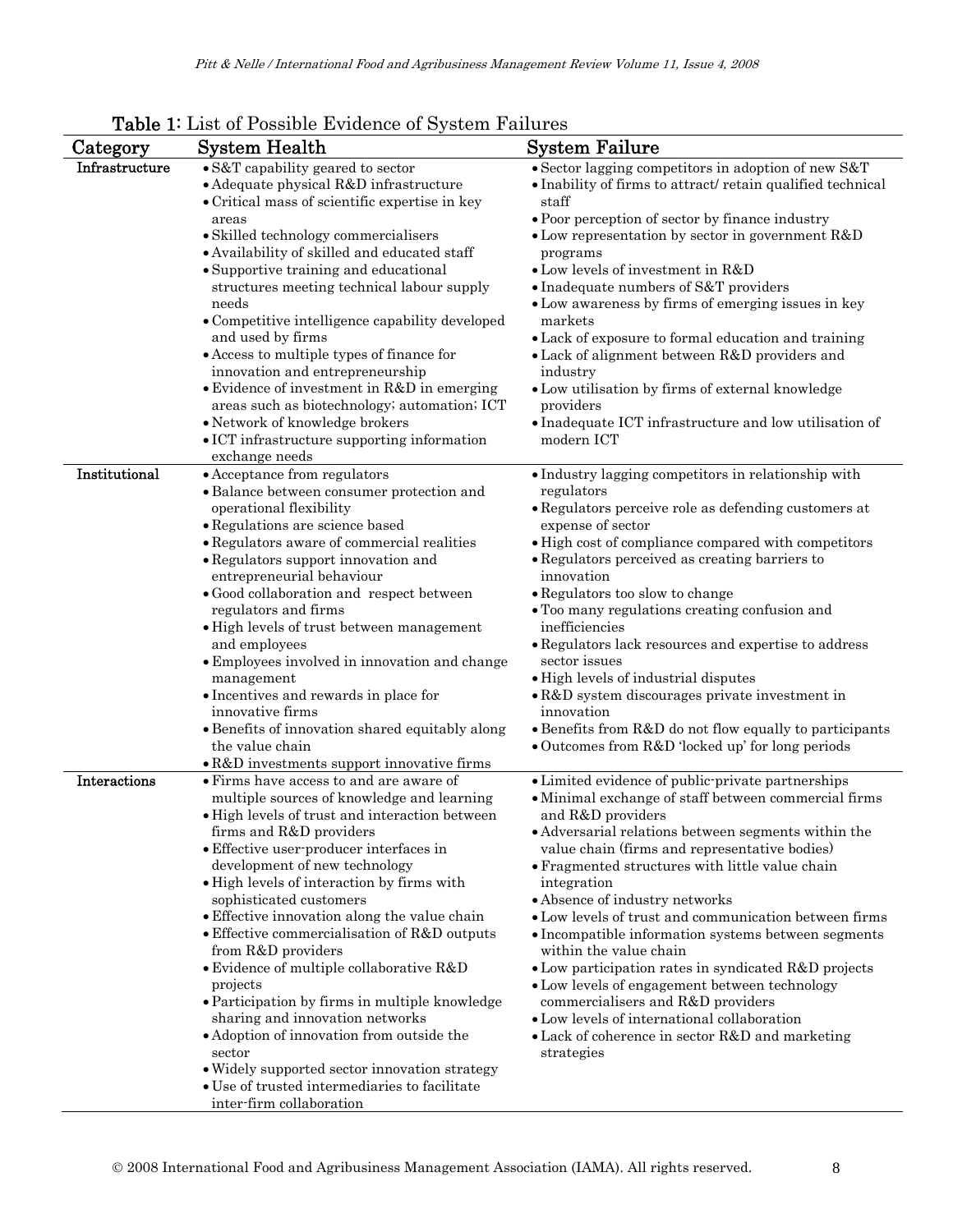| Firm capability | • Successful launch of new products<br>· Successful entry to new markets                        | • Falling behind competitors in relation to key<br>performance benchmarks                             |
|-----------------|-------------------------------------------------------------------------------------------------|-------------------------------------------------------------------------------------------------------|
|                 | · Successful adoption of new technologies and                                                   | • Low investment in R&D and innovation                                                                |
|                 | business processes                                                                              | • Focus on short term payback periods for R&D                                                         |
|                 | • Evidence of entrepreneurial behaviour and                                                     | investment                                                                                            |
|                 | implementation of growth strategies                                                             | • Absence of skilled R&D and innovation personnel                                                     |
|                 | • Evidence of excellence in environmental and                                                   | • Absence of clearly articulated innovation strategies                                                |
|                 | social sustainability                                                                           | • Lack of documented innovation systems                                                               |
|                 |                                                                                                 |                                                                                                       |
|                 | · High scores on innovation capability                                                          | • Poor record in implementing change strategies                                                       |
|                 | benchmarks                                                                                      | • Poor record in commercialising R&D outcomes                                                         |
|                 | • Ability to foster creativity, innovation and                                                  | • Low scores on innovation capability benchmarks                                                      |
|                 | risk taking<br>$\bullet$ Cost competitiveness                                                   | • Low participation rates in industry innovation                                                      |
|                 |                                                                                                 | projects                                                                                              |
|                 | • Ability to attract new people with new skills<br>• Application of concepts of open innovation | • Lack of investment in training in creativity and<br>innovation                                      |
|                 |                                                                                                 | • Low tolerance for risk taking                                                                       |
|                 |                                                                                                 | • 'Stick to the knitting' mentality                                                                   |
|                 |                                                                                                 | • Dominance of commodity focus and production                                                         |
|                 |                                                                                                 | oriented mindset                                                                                      |
| Adaptiveness    | $\bullet$ Cost competitiveness as a result of adoption<br>of new technologies                   | • Slow to respond to changing market requirements<br>which require implementation of new technologies |
|                 | • Adoption of new product development                                                           | · Loss of market share due to high costs associated with                                              |
|                 | platforms                                                                                       | outdated technologies                                                                                 |
|                 | • Sector supported technology innovation                                                        | • Evidence of redundancy in skills and capabilities                                                   |
|                 | strategy                                                                                        | • Lack of support for R&D providers to build capability                                               |
|                 | • High levels of adoption of new technology                                                     | in new technology areas                                                                               |
|                 | · Successful commercialisation of new                                                           | • Lagging competitors in relation to new technology                                                   |
|                 | technology                                                                                      | • Tight control of investment in technological                                                        |
|                 |                                                                                                 | innovation creating barriers                                                                          |
|                 |                                                                                                 | • High capital investment in current technology a                                                     |
|                 |                                                                                                 | barrier to innovation                                                                                 |
|                 |                                                                                                 | • Poor technology foresighting capability                                                             |
|                 |                                                                                                 | • Mistrust of technology providers                                                                    |
| Sector culture  | • Support for innovative & entrepreneurial                                                      | · Low skill levels in entrepreneurship                                                                |
|                 | firms                                                                                           | · Negative attitudes towards risk                                                                     |
|                 | · Evidence of innovative & entrepreneurial                                                      | · High failure rate for new ventures                                                                  |
|                 | individuals                                                                                     | · Suspicion and mistrust of innovators and                                                            |
|                 | • Acceptance of legitimacy of entrepreneurship                                                  | entrepreneurs                                                                                         |
|                 | • Participation in new venture creation                                                         | • Resistance to engaging in new business opportunities                                                |
|                 | • Investment by venture capitalists and<br>business angels in start-ups                         | • Low participation rates in entrepreneurship support<br>schemes                                      |

The resulting framework (Figure 3) identified six categories with 24 individual dimensions of potential system failures. The underlying assumptions of the approach are that:

- A key activity of the innovation system is "to enhance the entry and survival of new firms and the growth of successful SME firms by facilitating and supporting entrepreneurship" (Chaminade & Edquist 2005, p.25);
- System failures act as barriers or inefficiencies to the creation, distribution and application of knowledge that produce value-creating innovations; and
- System failures are caused by key system actors or activities being missing or ineffective.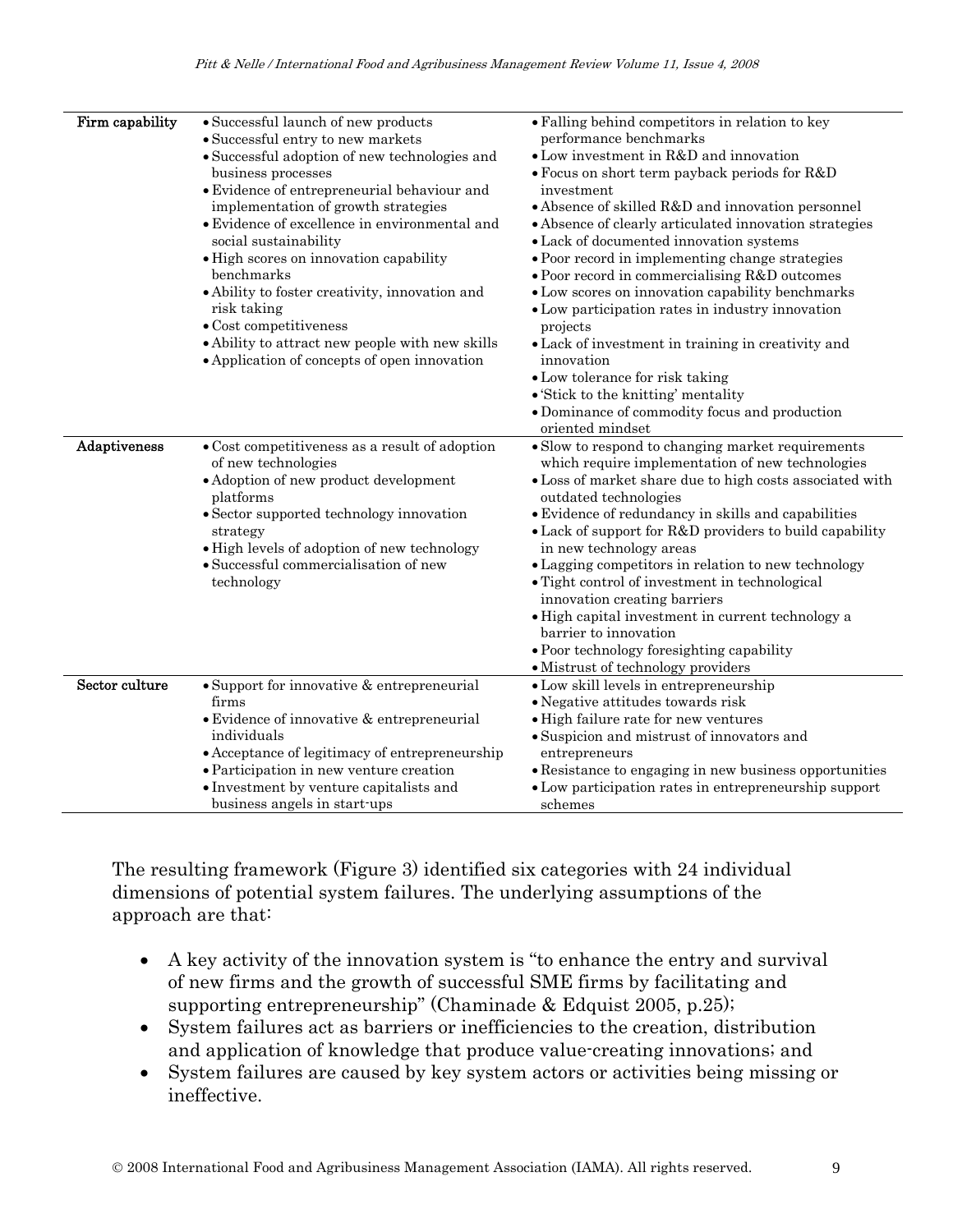A 'system failure' approach provides an alternative to the 'market failure' approach to underpin innovation policy and program decisions. The market failure approach 'rests on the idea that existing markets fail to coordinate behaviour effectively, but assume that such problems can be resolved by the creation of new markets, or by substituting government action for a market… However, overcoming problems related to knowledge creation and distribution or technology 'lock-in' requires institution building, not market rectification' (Smith & West 2007).

Finally, a preliminary methodology for determining evidence of system failure was developed which considered both positive and negative indicators as evidence of system 'health' or system 'failure'. It was identified that both quantitative and qualitative data would be relevant, with qualitative data likely to be most useful when designing intervention strategies and quantitative data required to undertake comparisons over time and between systems. While the design of a comprehensive qualitative and quantitative system diagnostic instrument was outside the scope of this study, Table 1 represents the preliminary list of possible evidence of 'system health and failure' applied in this study.

### **Research Objectives**

The challenge within this study was to determine how best to integrate the various views of innovation systems thinking and to test how useful the SSI framework would be in assessing the effectiveness of the current innovation system in supporting the innovation endeavours of firms and value chains within the Australian Red Meat Industry, and in providing guidance for future innovation policies and investments in system improvements by MLA (the industry-owned innovation services provider).

The overall aim of the research was to develop an integrated intervention strategy that would build innovation capabilities within firms and facilitate the emergence of a much stronger culture of innovation and entrepreneurship across the red meat industry. The specific objectives were to:

- Apply the integrated model of sectoral innovation and entrepreneurship to the red meat industry to develop a better understanding of the environment in which the industry was operating and of how the innovation system could be supported to deliver greater impact;
- Apply the methodology for mapping the effectiveness of the innovation system based on the emerging concept of 'system failures' to assist MLA to more effectively deliver innovation services; and
- Apply the SSI framework to developing and testing acceptance of a range of intervention strategies that could shape future MLA policy directions and programs aimed at improving industry competitiveness and sustainability.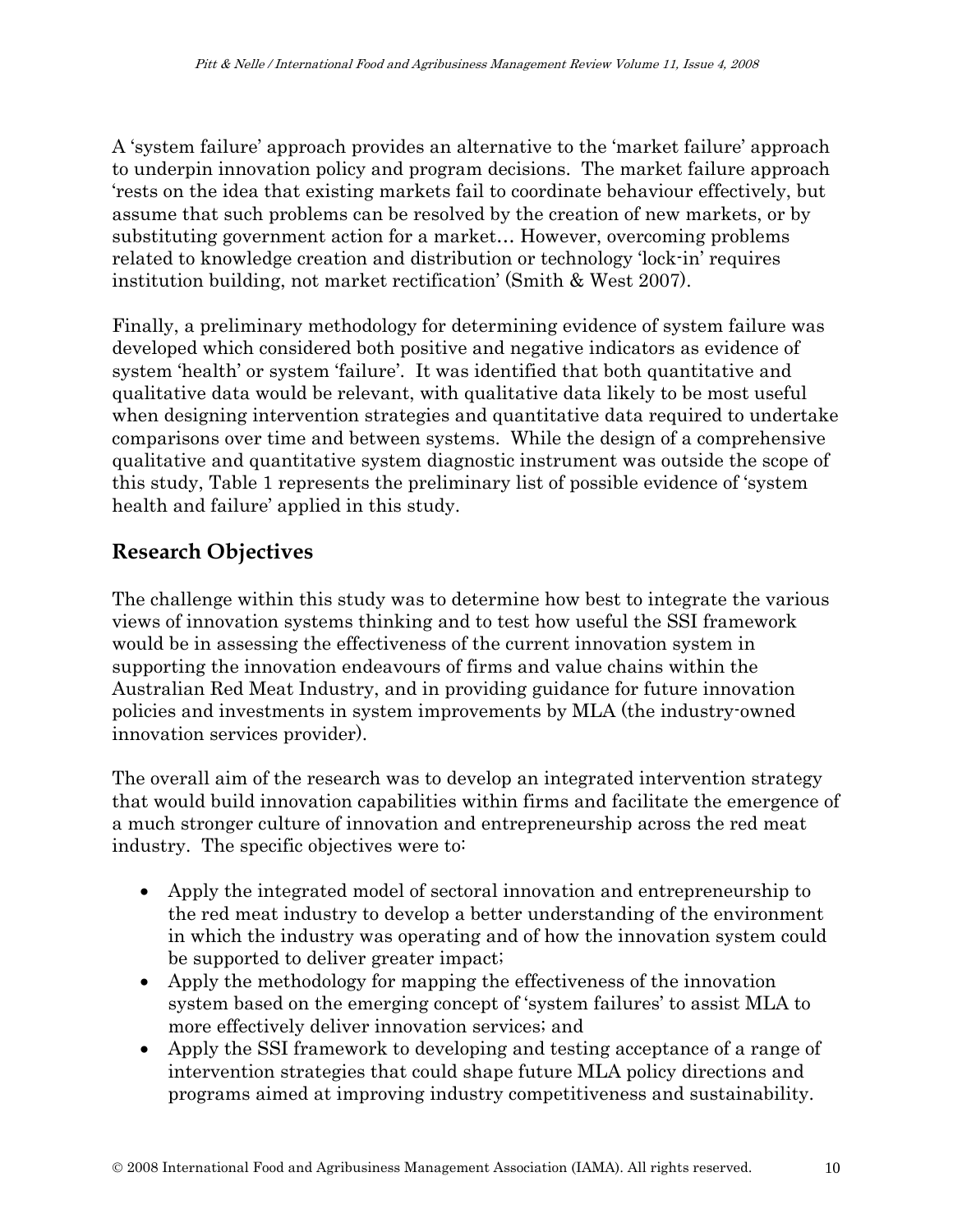The central research question addressed by the study was:

How should MLA (the industry innovation service provider) design and deliver interventions that will significantly enhance the innovation capabilities of the Australian red meat industry in order to sustain competitive advantage in a rapidly changing environment?

## **Methodology**

The methodology used in this study was action research which has been found to be particularly useful when a study is seeking innovation, change, growth and transformation of firms and their leaders/managers (Wilson-Evered & Hartel (2001). It has been suggested that in-depth inductive studies should be conducted in the innovation field to safeguard against the premature adoption of a rigid framework that may limit the scope of inquiry (Dyer & Page 1988; Van de Ven, Angle & Poole 1989). Specifically, the collaborative and participatory approach embodied in action research methodologies was deemed to be most appropriate to MLA's proposed intervention framework as it would require a high degree of stakeholder engagement.

The research design (summarised in Figure 4) consisted of multiple iterative cycles conducted over four years (2002-2006) in the Australian red meat industry. The following four principal steps were undertaken during the study to address the key research question:

- 1. Based on the conceptual framework, the red meat industry's innovation system was analysed to identify stresses and failures;
- 2. Based on the priorities identified as a result of the analysis, specific intervention instruments and projects to address system failures were designed;
- 3. Preliminary acceptance-testing of the proposed interventions to determine potential for impact was undertaken; and
- 4. Finally, consolidate the outcomes of the research study into an integrated innovation intervention framework underpinned by innovation systems theory to be presented to MLA as a model for future innovation policies and strategies.

To ensure adherence to the collaborative and participatory nature of action research, a seven-member research team was formed within MLA to undertake the study as a key component of the collaborative and participatory approach critical to the action research methodology (Dr Pitt was the leader of this team). In addition, multiple opportunities were created for input and engagement of industry participants to facilitate acceptance of the proposed intervention strategies arising from this research.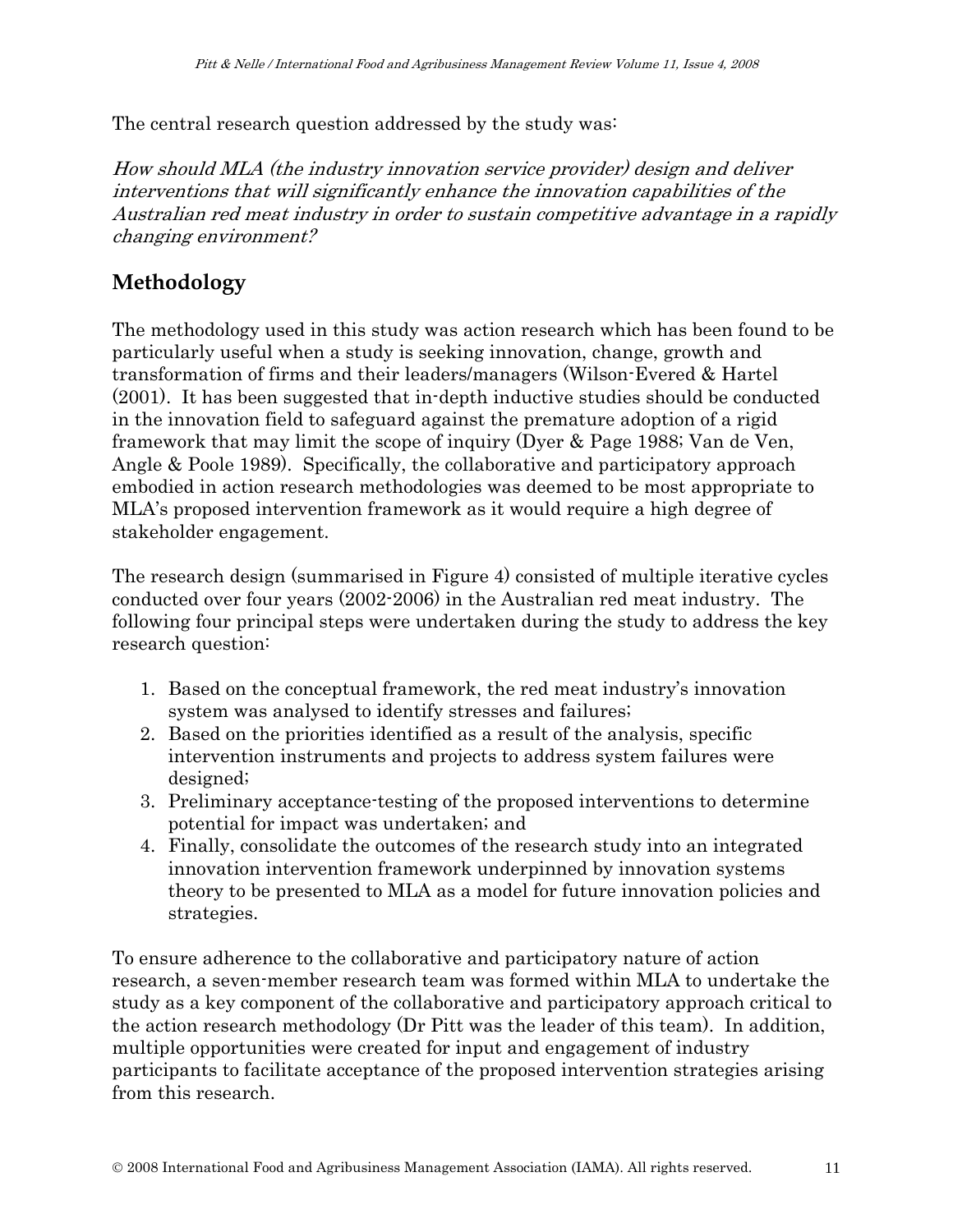

Figure 4: Overview of Research Design

Following is a brief summary of the key activities undertaken during the four principal steps in the research study.

#### Step One: Identifying Evidence of System Failure

This step involved searching for evidence of system failures (see preliminary list developed for this study in Table 1). The literature review revealed that previous studies seeking to analyse the functioning of an innovation system have taken a pragmatic methodological approach due to the limitations imposed by the availability of existing data and the high costs associated with the collection of specific and targeted data. It was also noted that there are, in fact, very few data sets available which support analysis at a sectoral level. It was therefore determined that for this study, evidence of system failure within the red meat sector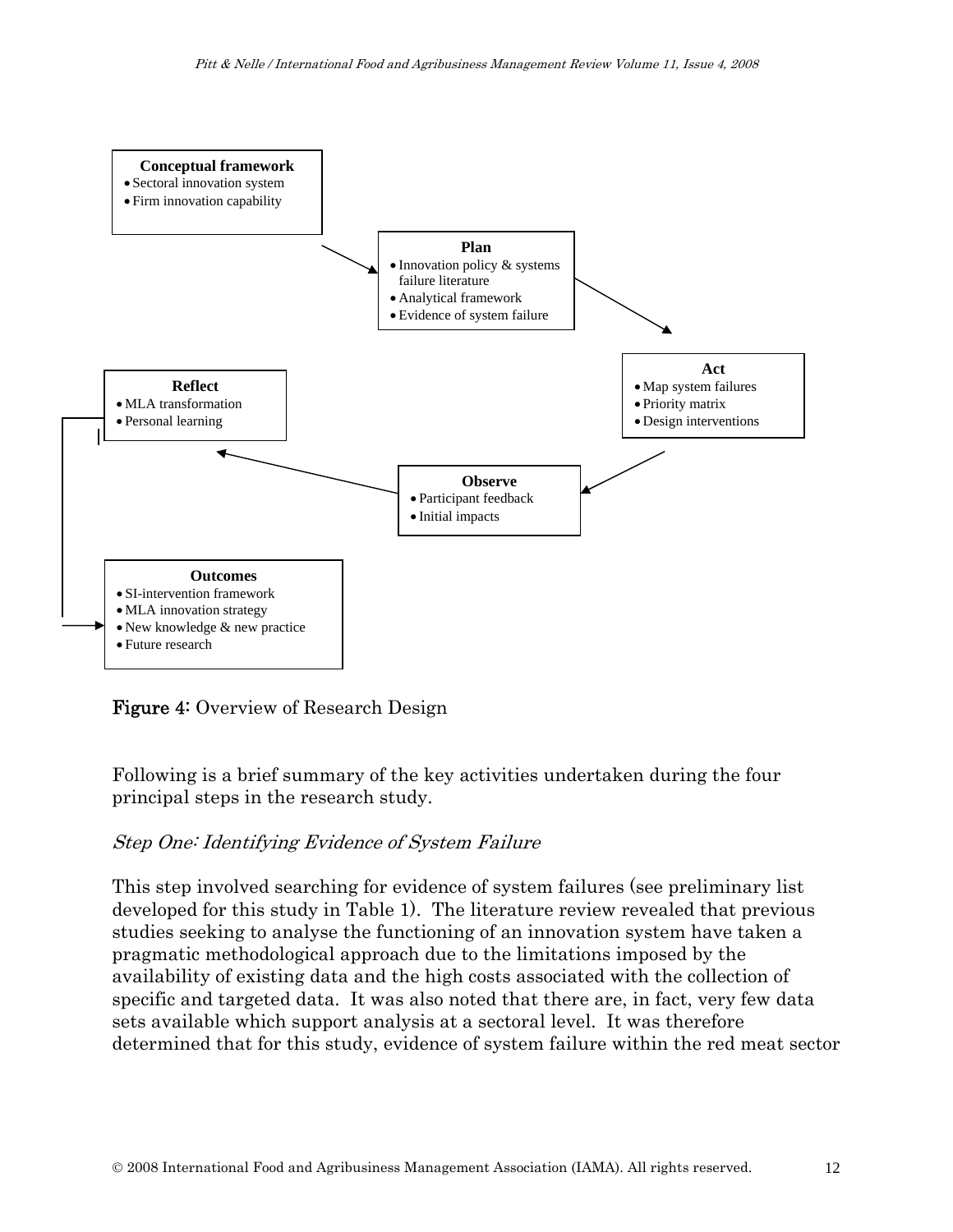|                                | <b>Table 2.</b> Evidence of System Failure in Red Meat Industry                                                                                            |
|--------------------------------|------------------------------------------------------------------------------------------------------------------------------------------------------------|
| <b>System Failure Category</b> | Evidence in red meat sector (source)                                                                                                                       |
| Infrastructure                 | • Industry not aware of R&D outcomes (MLA/AMPC Impact Report 2004)                                                                                         |
|                                | • No alignment between R&D providers and industry <i>(interviews)</i>                                                                                      |
|                                | • Insufficient technology providers and poor commercialisation history (interviews)                                                                        |
|                                | • Difficulty attracting and retaining skilled staff <i>(interviews; MLA Report – Abba 2004)</i>                                                            |
|                                | • Education and training providers do not have sufficient industry knowledge <i>(interviews)</i>                                                           |
|                                | • Low industry awareness of threats and opportunities in global environment <i>(interviews)</i>                                                            |
|                                | • Lack of benchmarking performance data <i>(interviews)</i>                                                                                                |
|                                | • Inadequate physical R&D infrastructure <i>(interviews; MLA Report – KPMG 2000)</i>                                                                       |
|                                | • Inadequate ICT infrastructure (interviews; MLA/QLD Gov. Report 2001)                                                                                     |
| Institutional                  | • NZ competitors have better relationship with regulators <i>(interviews; MLA Report – TAP</i> )<br>2000)                                                  |
|                                | • Regulators locked into historical paradigm of representing customer not supporting industry<br>( <i>interviews</i> )                                     |
|                                | • Over regulated creating confusion and inefficiencies (interviews)                                                                                        |
|                                | • Regulations not science based and not aligned to commercial realities (interviews)                                                                       |
|                                | • Socialised R&D removes incentives for firms to innovate <i>(interviews)</i>                                                                              |
|                                | • Industry bodies narrow focus on crisis management, not innovation strategy (interviews)                                                                  |
|                                | • Dominance of supermarkets in domestic supply chain removes incentives to innovate                                                                        |
|                                | ( <i>interviews</i> )                                                                                                                                      |
| Interaction                    | • Limited evidence of public private partnerships compared with competitors (MLA Report -<br>MINTRAC study tour 2006)                                      |
|                                | • Need for closer linkages between industry and researchers (interviews)                                                                                   |
|                                | · Fragmented industry structures with little evidence of collaboration along value chain<br>(interviews; MLA Report – KPMG 2001; MLA Report – Currie 2002) |
|                                | • Relationships within the value chain limited by adversarial behaviours <i>(interviews)</i>                                                               |
|                                | • Lack of trust and low levels of collaboration between firms <i>(interviews)</i>                                                                          |
|                                | • Very difficult to engage firms in syndicated projects <i>(interviews)</i>                                                                                |
|                                | • Lack of collaboration has resulted in lack of coherence in industry R&D and marketing<br>strategies (interviews)                                         |
| Firm capability                | • Industry firms are dominated by a focus on short-term cost-cutting initiatives at the expense<br>of investment in innovation (interviews)                |
|                                | • Lack of formal education and training by managers (interviews: MRC Report - Andrewartha<br>1995)                                                         |
|                                | • Many CEOs rely on approaches that have worked in the past and are reluctant to embrace<br>new ideas (interviews)                                         |
|                                | • Firms are not tolerant of failure and are resistant to change <i>(interviews)</i>                                                                        |
|                                | • General lack of support for creative or entrepreneurial individuals <i>(interviews)</i>                                                                  |
|                                | • Competitors such as NZ firms demonstrate superior innovation capability (interviews)                                                                     |
|                                | • Industry is losing market share to competitors in both domestic and export markets (MLA<br>Market Intelligence Reports 1999-2006)                        |
|                                | • Firms rely on innovations filtering through from overseas and do not take a proactive                                                                    |
|                                | approach to innovation <i>(interviews)</i>                                                                                                                 |
| Adaptive                       | • Firms do not take a proactive approach to technology innovation (interviews)                                                                             |
|                                | • Lack of in-house professional skill base makes it difficult for firms to adopt new technology<br>( <i>interviews</i> )                                   |
|                                | • Industry not prepared to support capability building in R&D providers <i>(interviews)</i>                                                                |
|                                | • Evidence of possible misuse of power on industry committees to block investment in new                                                                   |
|                                | technology (interviews)                                                                                                                                    |
|                                | • Reinforcement of status quo via shared industry perceptions such as "we sell all the meat we<br>can produce – we are pretty right" (interviews)          |
| Entrepreneurship culture       | • Negative attitudes towards risks associated with innovation due to past R&D failures                                                                     |
|                                | (interviews; MLA Report - PIP Review 2005)                                                                                                                 |
|                                | • Need to attract more creative and entrepreneurial people to the industry <i>(interviews)</i>                                                             |
|                                | · Industry culture is dominated by suspicion and mistrust of innovators (interviews)                                                                       |
|                                | • Industry reluctant to enter new domains (MLA Report - Bioactives 2005)                                                                                   |

#### Table 2: Evidence of System Failure in Red Meat Industry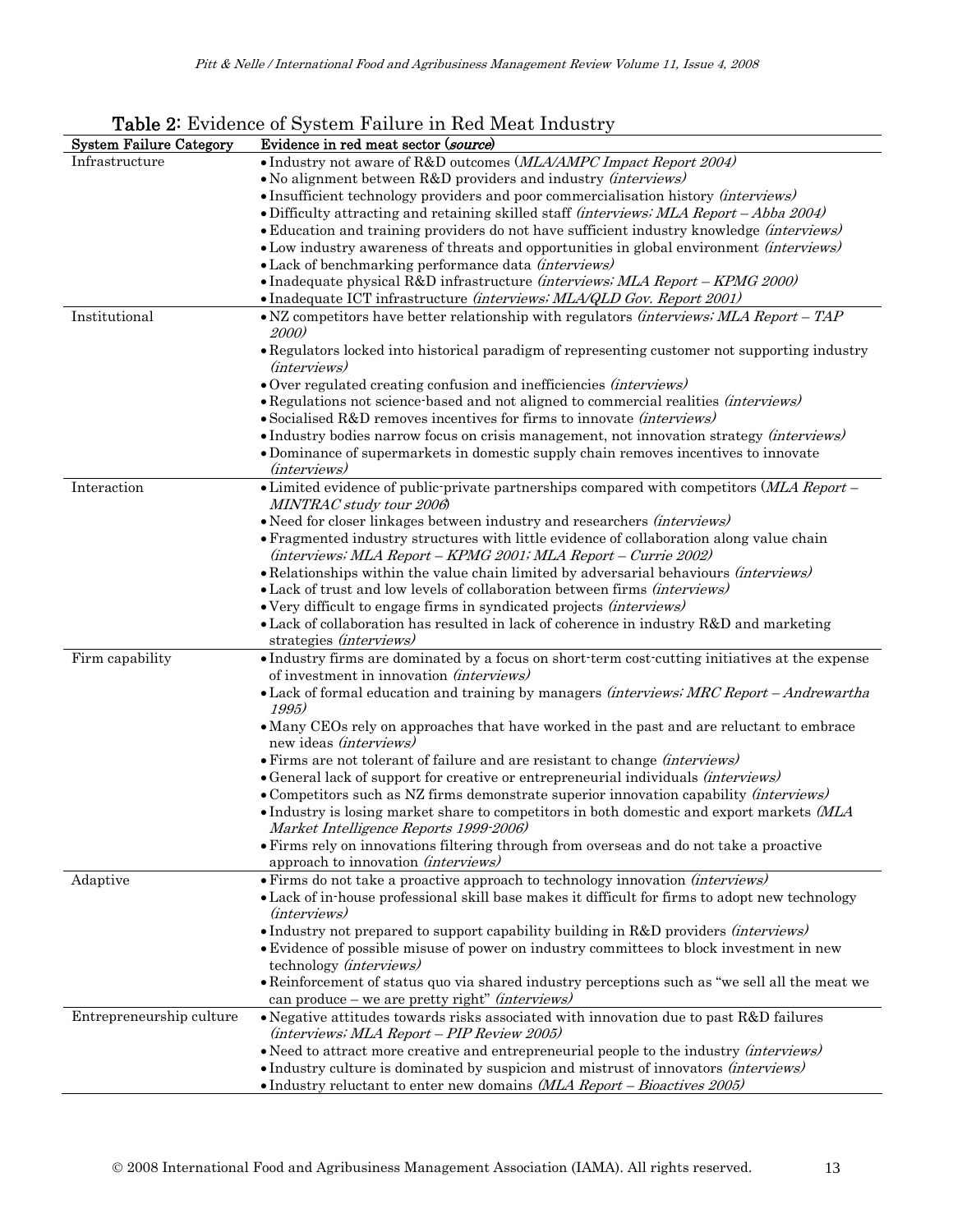would be identified based on: re-analysing the qualitative data collected during the 28 in-depth interviews conducted during the earlier phase of the research; and an analysis of secondary data contained in a wide variety of MLA reports which would provide an opportunity to triangulate the interview data. Table 2 illustrates specific examples of the types and source (interview data and/or MLA reports) of evidence of system failure identified in the red meat sector.

In this phase of the research, the MLA research team also rated the degree of impact on system effectiveness of each of the six system failure categories by each category of actor (firm, knowledge provider, and third party). Based on their own experiences working within the sector, the research team applied a 5-point rating scale to assess the relative importance of each system failure dimension for each of the groups of actors with a rating of '1' indicating 'not relevant' through to '5' indicating 'critical'.

The following summary map (Figure 5) broadly indicates the perceived level of impact of failures in system activities (by actor groupings) within each of the six categories within the analytical model as assessed by the MLA research team. When qualified by the potential for interventions by MLA to have an impact, this mapping framework provided a mechanism for determining where MLA intervention efforts aimed at improving the sector's innovation capability should be concentrated in the future.



Figure 5: Mapping System Failures in the Red Meat Industry

### Step 2: Developing Interventions

As noted in the literature (Edquist et al 2004), system intervention strategies must be comprehensive, efficient and cost-effective; and they must be focused on the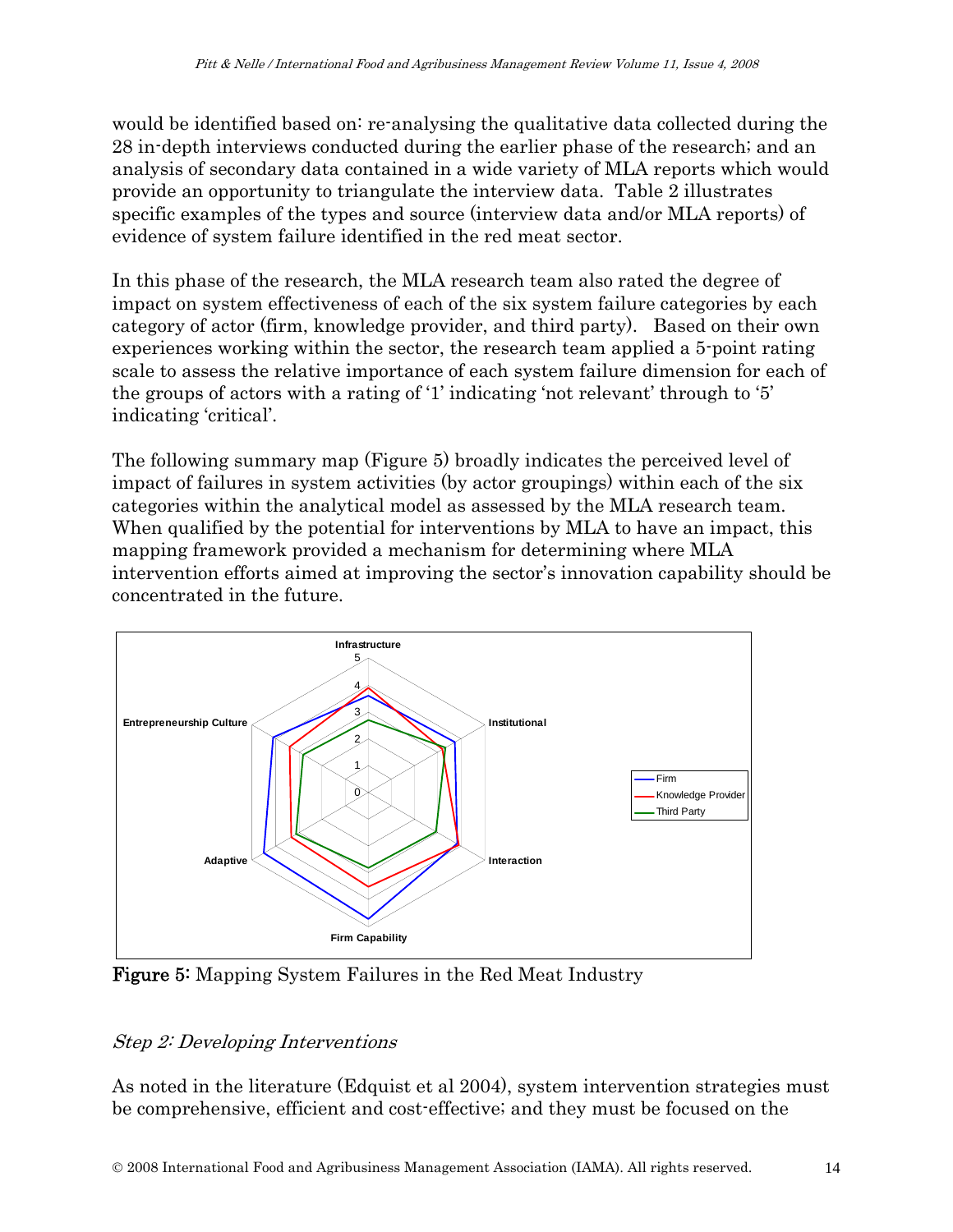broad range of areas where problems are having the greatest impact and where interventions are most likely to succeed. In the next stage of this research, a suite of intervention instruments and projects were designed to address high priority system failures where the potential for MLA to have an impact was identified. The key inputs into determining potential intervention options were:

- Suggestions made by interviewees during the earlier stage of the research;
- Recommendations by participants in a National Food Industry Strategy food industry stakeholder workshop undertaken in June 2004;
- Review of existing MLA initiatives that the MLA research team believed could be further developed;
- Lessons learned from the lead researcher's past practice; and
- Consideration of the priority areas based on the mapping exercise.

A number of interventions were identified for further investigation by evaluating options against the following criteria:

- Intervention fits broadly within MLA's mandate; $3$
- Intervention fits within the priority areas identified in the mapping of system failures;
- Intervention does not duplicate a service already provided by other industry or government bodies;
- MLA has (or could acquire) the necessary skills to implement the intervention;
- Intervention appears to offer a cost-effective solution and is within MLA's broad budgetary constraints; and
- Intervention would not seriously confront industry political considerations.

Details of the actual design of each of the interventions are too lengthy for inclusion in this paper but may be found in Dr Pitt's doctoral thesis (Pitt 2007).

### Step 3: Acceptance Testing of Intervention Initiatives

 $\overline{\phantom{a}}$ 

Figure 6 presents a summary of the interventions that were tested during this research study for acceptance and potential impact via a series of 30 pilots that included multiple engagements with industry participants.

<span id="page-14-0"></span><sup>3</sup> It was noted that the new approach represented a significant expansion of MLA's role. Specifically the approach explicitly challenged the existing paradigm that intervention should only occur in the case of 'market failure'. For this reason a relatively broad interpretation of MLA's mandate was required.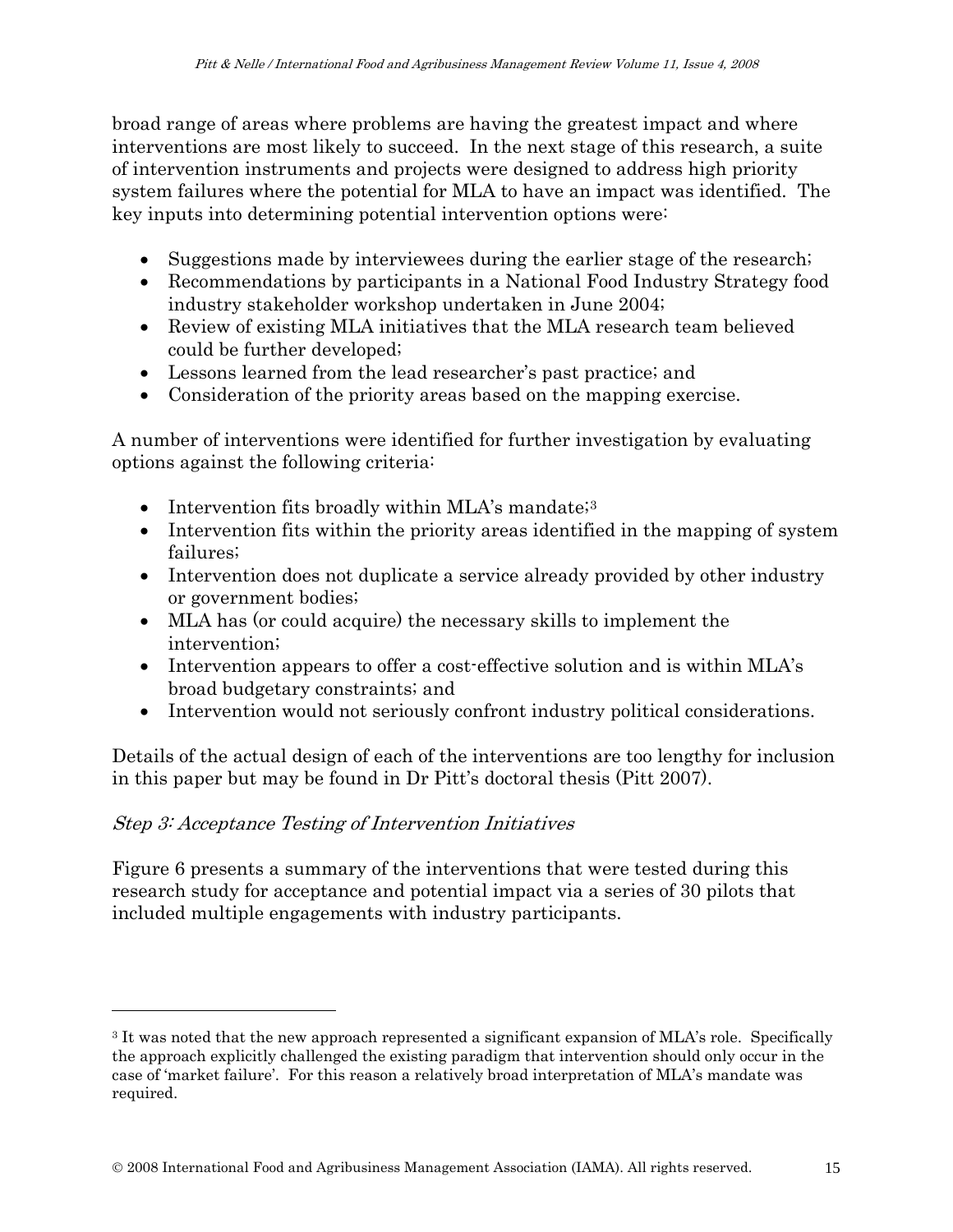

Figure 6: Pilot of Intervention Initiatives

While the numbers of industry participants directly involved in the research varied between each of the 30 initiatives (included both individuals and organisations), following is an overall summary:

- 48 undergraduates and new graduates; 43 universities; and 17 firms participated in testing the Professional Development Program;
- Six industry firms/supply chains participated in testing the new innovation capability building change management program over a period of three years;
- Three major technology providers, an international R&D organisation and four industry firms participated in testing a new technology strategy initiative;
- Two venture capital firms participated in testing new innovation funding models;
- Australia's major food safety regulator participated in testing new approaches to introducing innovation; and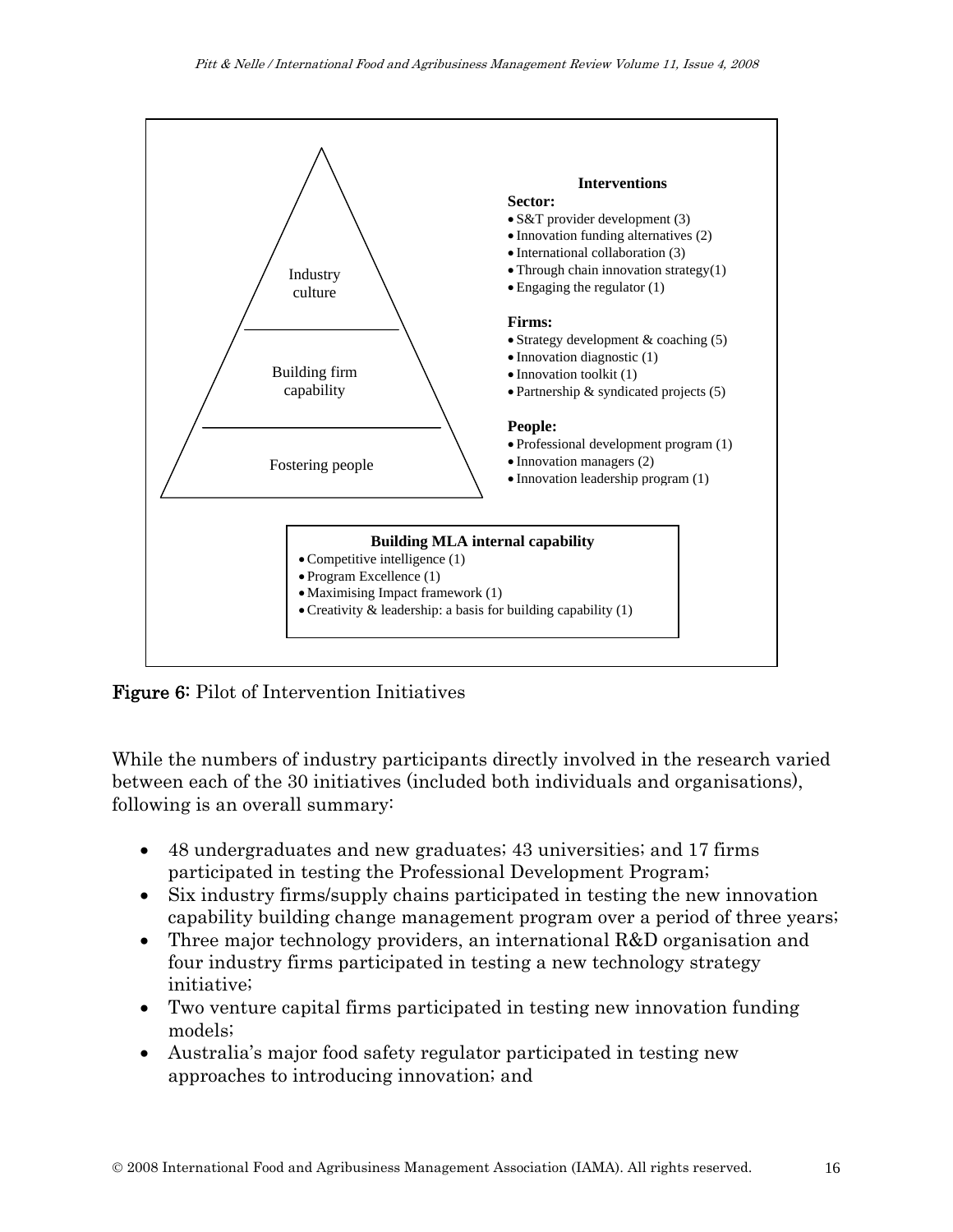• An MLA business unit involving 26 professional and support staff participated throughout the study in testing application of the new approaches to designing and implementing innovation interventions

 A wide range of both qualitative and quantitative data were collected and analysed throughout this phase of the research including: interviews; range of secondary data sources including internal MLA documents, minutes of meetings, independent R&D reports and company innovation plans; and critical reflection by the principal researcher.

#### Step 4: Consolidation of Outcomes Presented to MLA

As stated, the purpose of the research study was to design an integrated innovation system intervention strategy that would assist the Australian red meat sector to improve its overall global competitiveness.

From the insights derived from the research study, the following 10 key principles for the design of an integrated intervention framework were developed:

- 1. Principle 1: The overall purpose of the innovation system should be defined (Edquist et al 2004; Lundvall & Borras 1998; OECD 2000).
- 2. Principle 2: The intervention framework must be based on a comprehensive understanding of the sector's innovation and entrepreneurship system.
- 3. Principle 3: The intervention strategy must address areas where significant problems have been identified within the system.
- 4. Principle 4: The intervention strategy should be based on a comprehensive approach to change which provides multiple options at the systems level rather than a piecemeal approach comprised of ad hoc, narrowly-based initiatives (Woolthuis, Lankhuizen and Gilsing 2005).
- 5. Principle 5: Industry engagement and participation in identifying intervention options is an important design criterion
- 6. Principle 6: There must be a reasonable expectation that the proposed interventions are likely to have an impact.
- 7. Principle 7: Clear objectives and measures for the intervention strategies should be articulated in order to facilitate ongoing review and reframing of the strategy.
- 8. Principle 8: A holistic socio-technical perspective that encompasses people, technology and the organisation should be incorporated into the overall design of any intervention.
- 9. Principle 9: A multi-level approach should be adopted which includes interventions focused on: developing people; building firm capability; and intervening at the overall sector level.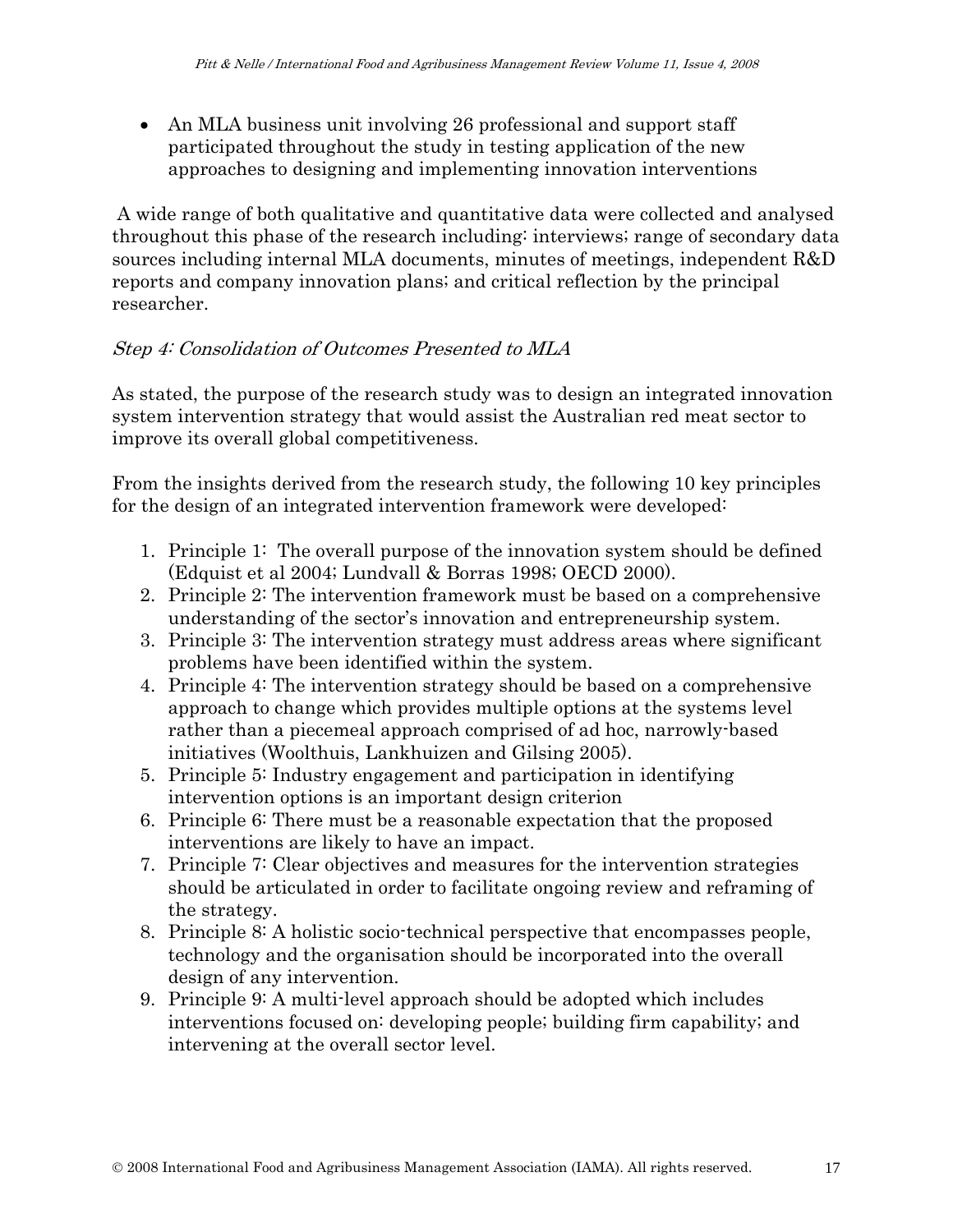

Figure 7: Integrated SSI Intervention Framework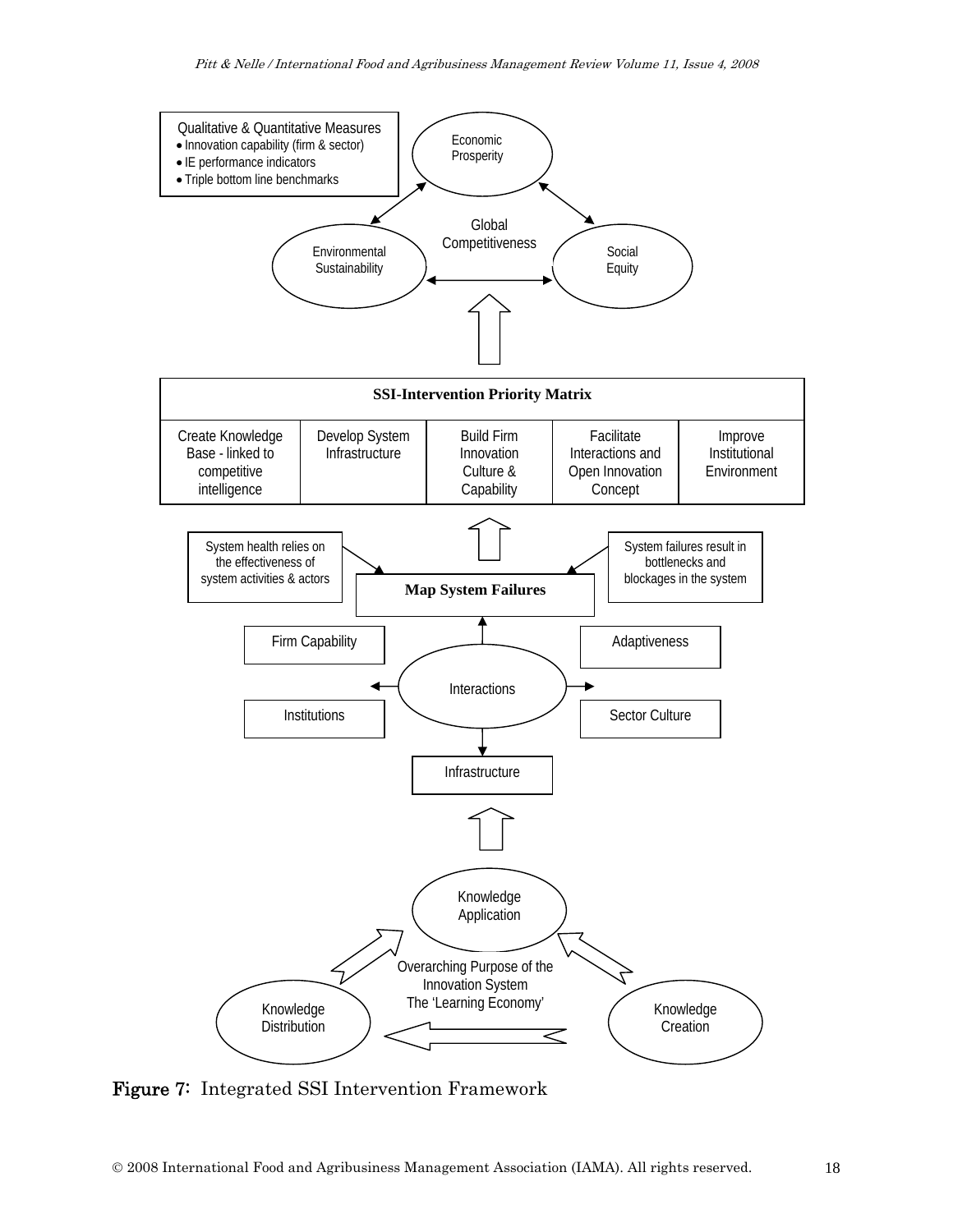10.Principle 10: Capabilities of the intervention agency must be aligned to the complexities of the innovation system in order to meet changing industry requirements (Hofer & Polt 1998; Scott-Kemmis et al 2005; Smith, K. 1998).

Based on these principles, a new integrated SSI Intervention Framework (supported by innovation systems theory) was developed to underpin the design of innovation interventions for the wider industry (see Figure 7). It is proposed that this framework demonstrates how interventions based on identified system failures can enhance the effectiveness of the relationship between the purpose of the innovation system and the achievement of global competitiveness.

Following completion of the study, the new *SSI Intervention Framework* was submitted for consideration by the MLA Board and has subsequently been incorporated within the company's new 5 year *Through Chain Innovation Strategy* which commenced implementation in July 2007 and will be subjected to extensive independent evaluation in 2010.

## **Results: Industry impact**

While the timeframe for this study did not permit an extensive evaluation of the impact of the interventions, the following data are presented as early indicators that point to industry acceptance and improved practice based on application of the models and tools developed in this study:

- The level of investment in MLA's Innovation Partnership Program by the meat processing sector doubled in the two year period (2004-2006) from \$16 million to \$32 million (following a relatively slow growth over the previous five years). The MLA research team credit this accelerated growth to a number of factors including: higher quality projects resulting in faster approval times; wider awareness of the benefits of innovation encouraging more firms to invest; increased level of in-house skills and confidence as firms took advantage of the professional development program; better alignment and interactions between firms and R&D providers.
- Industry investment in a high risk automation technology strategy grew from zero in 2002 to more than \$18 million by 2005-06.
- The automation technology program has provided significant opportunities for individual firms to participate in a range of interaction initiatives through: collaboration with a New Zealand processing company; co-funding a major syndicated R&D program; and involvement in a new technology innovation network that includes international study tours, sharing of knowledge and experience, and input into future industry direction. The willingness of firms to participate collaboratively in this initiative is a first for the Australian red meat industry.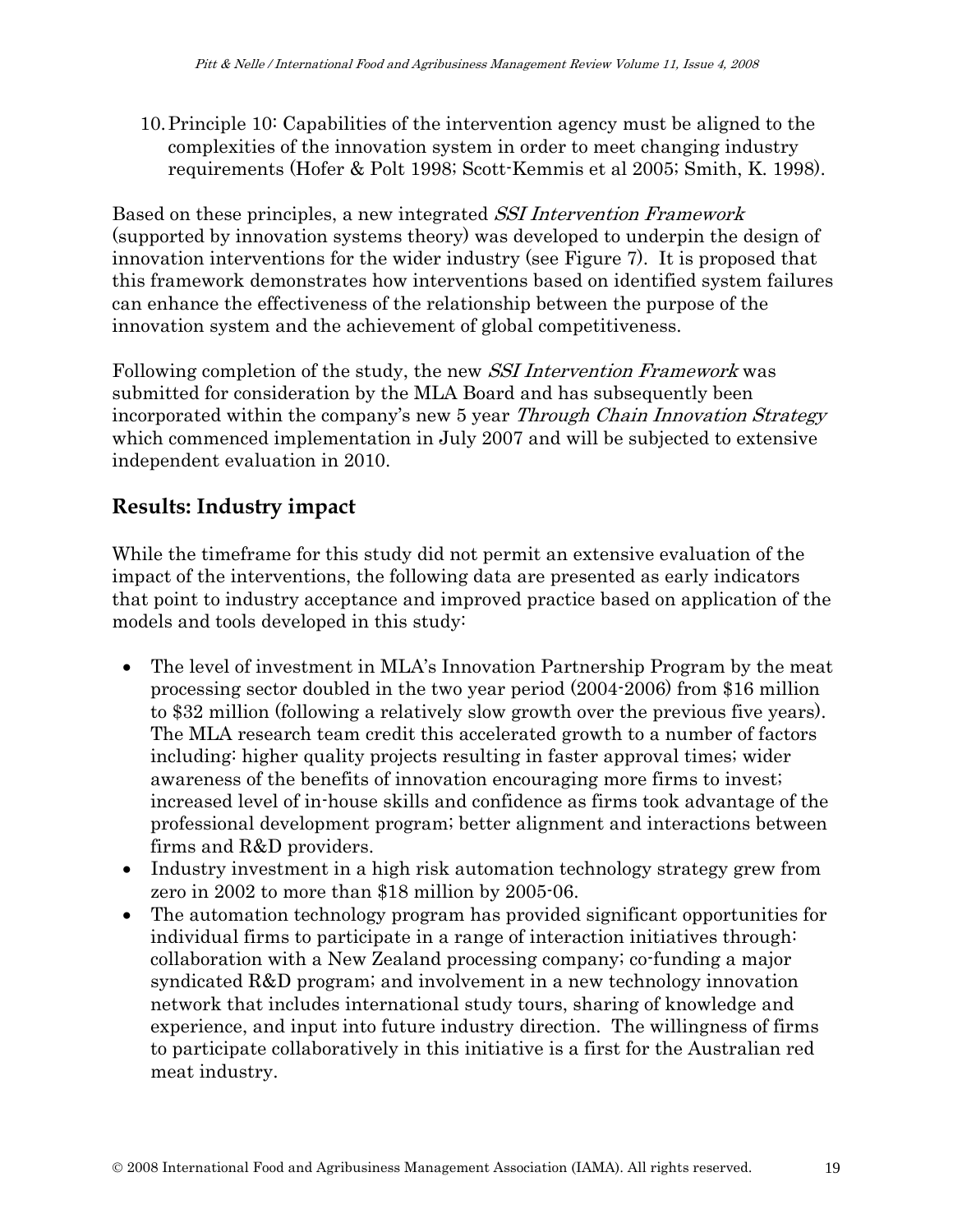- Venture capitalists were secured as investors in two new start-ups commercialising innovations in the red meat industry, which is another first for this type of investment. This represents a very early indicator of a potential to impact on the infrastructure failure identified in relation to finance for innovation. However, the experience has enabled MLA to develop a much greater understanding of the barriers to this type of investment and the requirements for building productive relationships with the venture capital community. Success in this area is also seen as an early indicator of the emergence of a more entrepreneurial orientation within the industry.
- The Professional Development Program attracted participation from 39 students, nine graduates, 17 companies, and 34 universities with a number of graduates offered permanent positions within the industry.
- A strategic R&D alliance was signed between MLA and a counterpart organisation in New Zealand valued at more than \$1 million p.a. that provides access to substantial new intellectual property for the red meat industry. This is seen as an early example of the industry's willingness to apply concepts of open innovation at the sectoral level, a key dimension to be addressed in the area of interaction failures.
- There is early evidence (reported by participating firms) of positive cultural change within firms implementing new technology based on socio-technical approaches.
- Feedback received (at general presentations and input from industry project teams), indicates the response from industry and government representatives, and from the MLA board has been extremely positive to the proposed new intervention approach.

Based on these early results, it is proposed that this study will assist future researchers to develop a more comprehensive understanding of the elements within a sectoral system of innovation that must be evaluated. The approach will therefore be of particular relevance to practitioners attempting to intervene and change system dynamics to improve competitive performance.

### **Conclusions and Discussion**

In summary, it is proposed that the research study discussed in this paper makes a contribution to the field of innovation and entrepreneurship studies in a number of areas including:

- 1. Contribution to knowledge by identifying specific opportunities for convergence in the two fields of innovation and entrepreneurship that will assist future researchers to develop a more comprehensive understanding of the elements within a sectoral system of innovation.
- 2. Development of novel theoretical and analytical models in the areas of: a system failure analytical framework; a methodology for determining evidence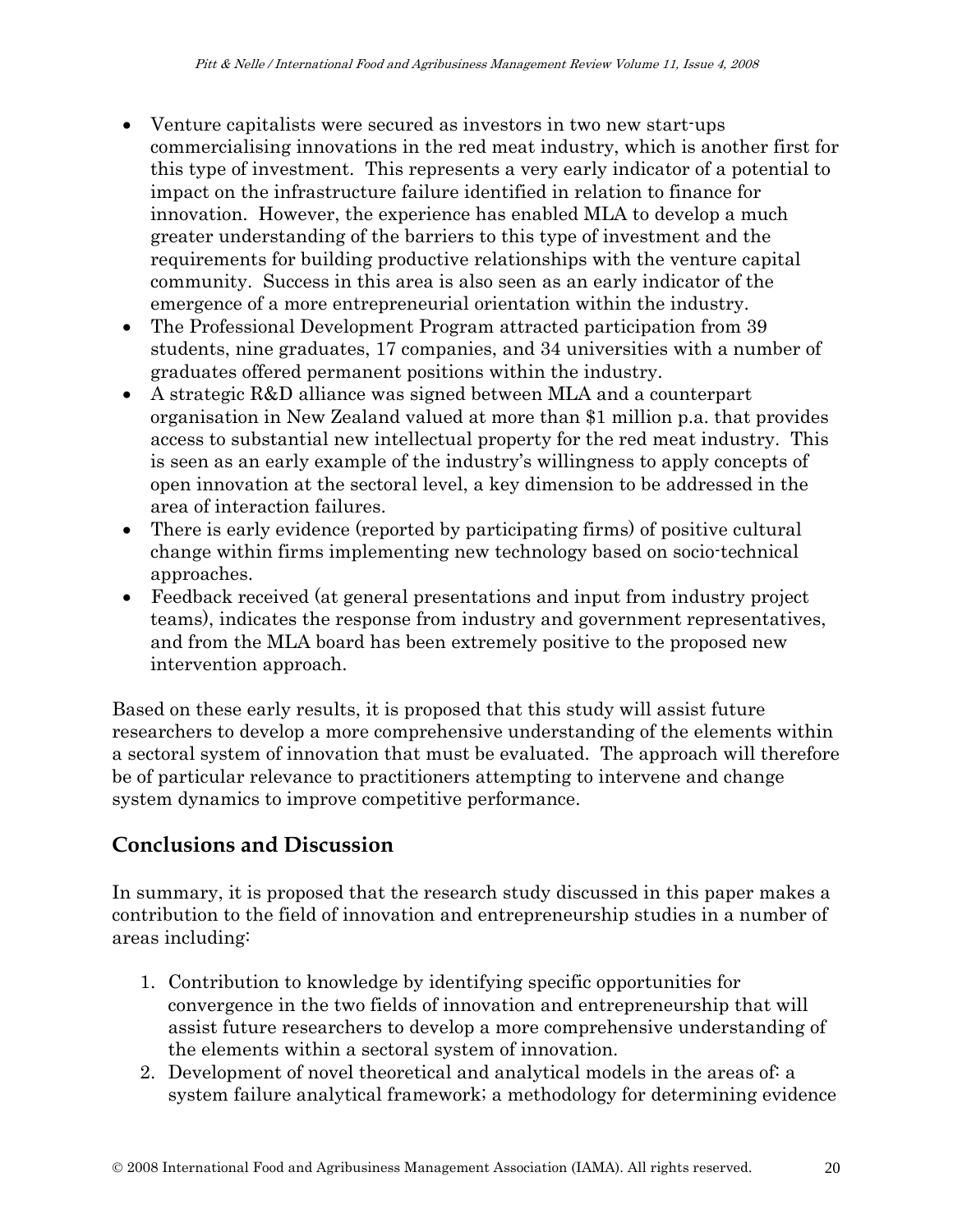of system failure; and a structured methodology to develop an integrated intervention strategy for making industry policy and program decisions. It is noted that these models were subsequently adopted by MLA and NFIS.

- 3. Improved practice within the red meat industry following implementation of the above models.
- 4. Evidence of the potential for the innovation systems approach to be a powerful tool in relation to developing innovation policy and investment options and in developing more effective programs to build a community of innovative firms within the red meat industry.
- 5. Lessons learned within the NFIS initiative independently confirmed the relevance and potential impact of innovation systems thinking on the Australian food industry's capacity to innovate (Nelle 2007).

Opportunities clearly exist to undertake further research to extend the approach within the red meat industry by conducting comparative and longitudinal studies of the effectiveness of MLA's interventions over the next five years. In addition, there are also opportunities to further develop the methodologies to determine evidence of system failure. Such methodologies would include quantitative and qualitative data related to both positive and negative indicators (i.e. system 'health' and system 'failure' indicators).

It is proposed that, based on the models and approaches developed in this study, more sophisticated SSI analytical tools could be developed. Of particular interest is the potential to identify specific areas of competitive advantage based on the 'health' of a sector's innovation system. There would also be opportunities to benchmark innovation systems with competitors' systems as a basis for designing interventions to overcome identified gaps.

This study is based on a single case and therefore does not purport to offer broad generalisations regarding the usefulness of the models and methodologies outside this single case. However it is proposed that the new approaches offered by innovation systems theory and the concept of system failure could provide innovation policy makers with a desirable alternative to the current economic policy paradigm based on the concept of 'market failure'.

### **Next Steps**

Since 2005, the authors have worked together, first under the framework of the National Food Industry Strategy (NFIS) and more recently under the auspices of the Australian Innovation Research Centre (AIRC) at the University of Tasmania, to apply innovation system thinking more broadly across the agrifood industry within Australia. For example, a study with the national dairy industry is currently underway using an SSI framework to determine future RD&E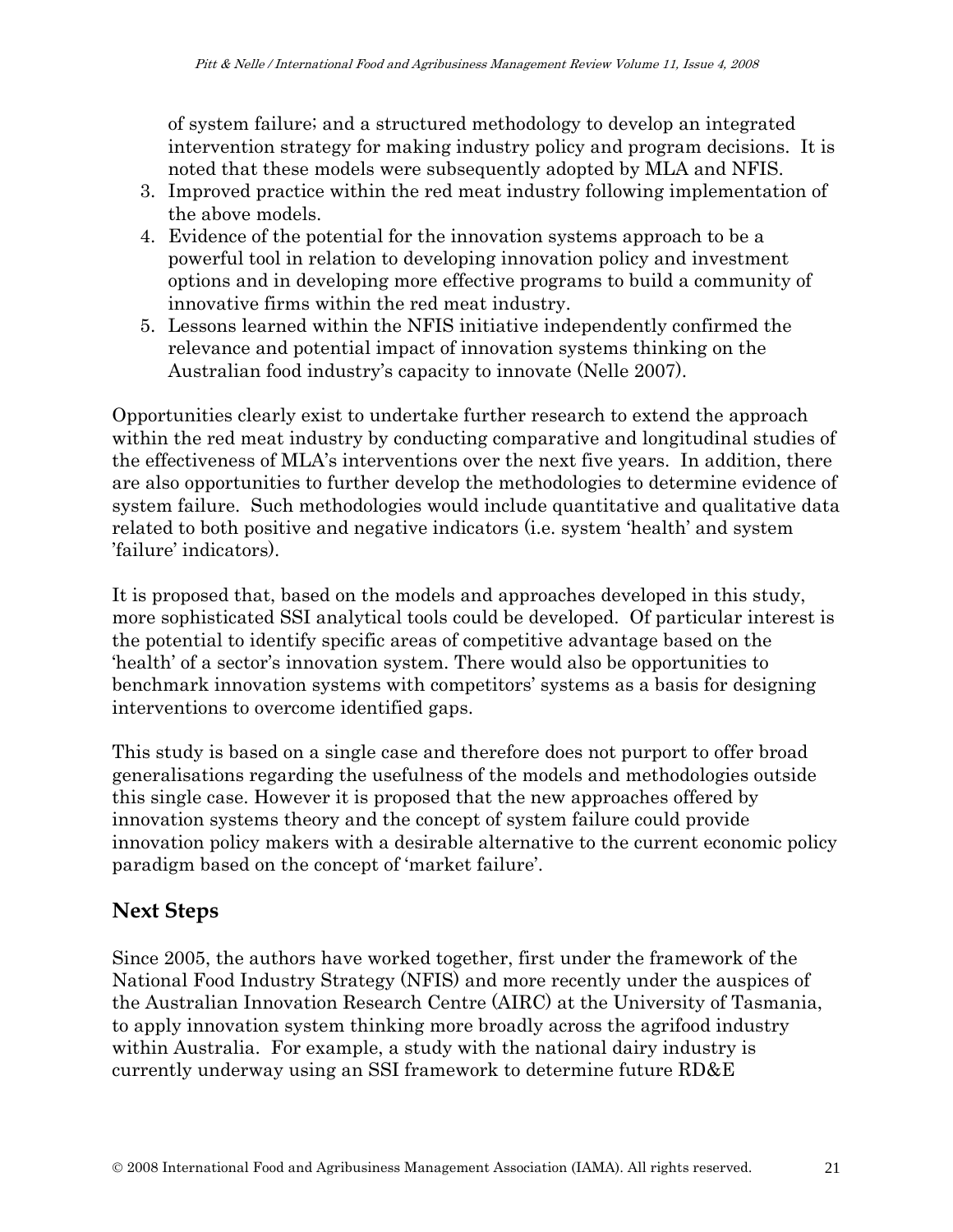infrastructure requirements and to identify other priority system improvements that might increase innovation performance.

It is anticipated that this work will be extended to include a series of innovation studies that will apply the SSI framework to a range of agrifood sectors to address issues such as:

- Relative roles of market demand and technology advances as drivers of innovation;
- Roles and inter-relationships of 'actors' in the system (particularly firms and science and technology providers);
- Role and impact of collaborative networks (and network brokers, intermediaries and system integrators)'
- Knowledge creation and distribution across the system;
- Impact of national and regional institutions ('rules') on innovation performance;
- Identification and impact of system failures; and
- Identification and impact of potential intervention strategies.

Ultimately it is the authors' intent to develop a broad set of analytical tools to analyse the structure and functionality of sectoral systems of innovation in the agrifood industry; develop and test system 'health' and 'failure' indicators; and assess 'fit for future purpose' of sectoral innovation systems facing new competitive pressures. The authors also hope to identify common system failures across agrifood sectors that would create opportunities for collaborative policy and program development.

### **References**

- Bikar, V. Capron, H. & Cincera, M. (2006) An integrated evaluation scheme of innovation systems from an institutional perspective. Working Paper No. 06- 09 Dulbea, Brussels.
- Bryant, K. (1998) "Evolutionary innovation systems: Their origins and emergence as a new economic paradigm" in K. Bryant & A. Wells (eds.) A new economic paradigm? Innovation-based evolutionary systems: Discussions of science and innovation. Department of industry, Science and Innovation, Canberra
- Buzan, T. & Buzan, B. (2000) The Mind Map book. BBC Worldwide Limited, London
- Chaminade, C. & Edquist, C. (2005) From theory to practice: The use of systems of innovation approach in innovation policy CIRCLE, Lund, Sweden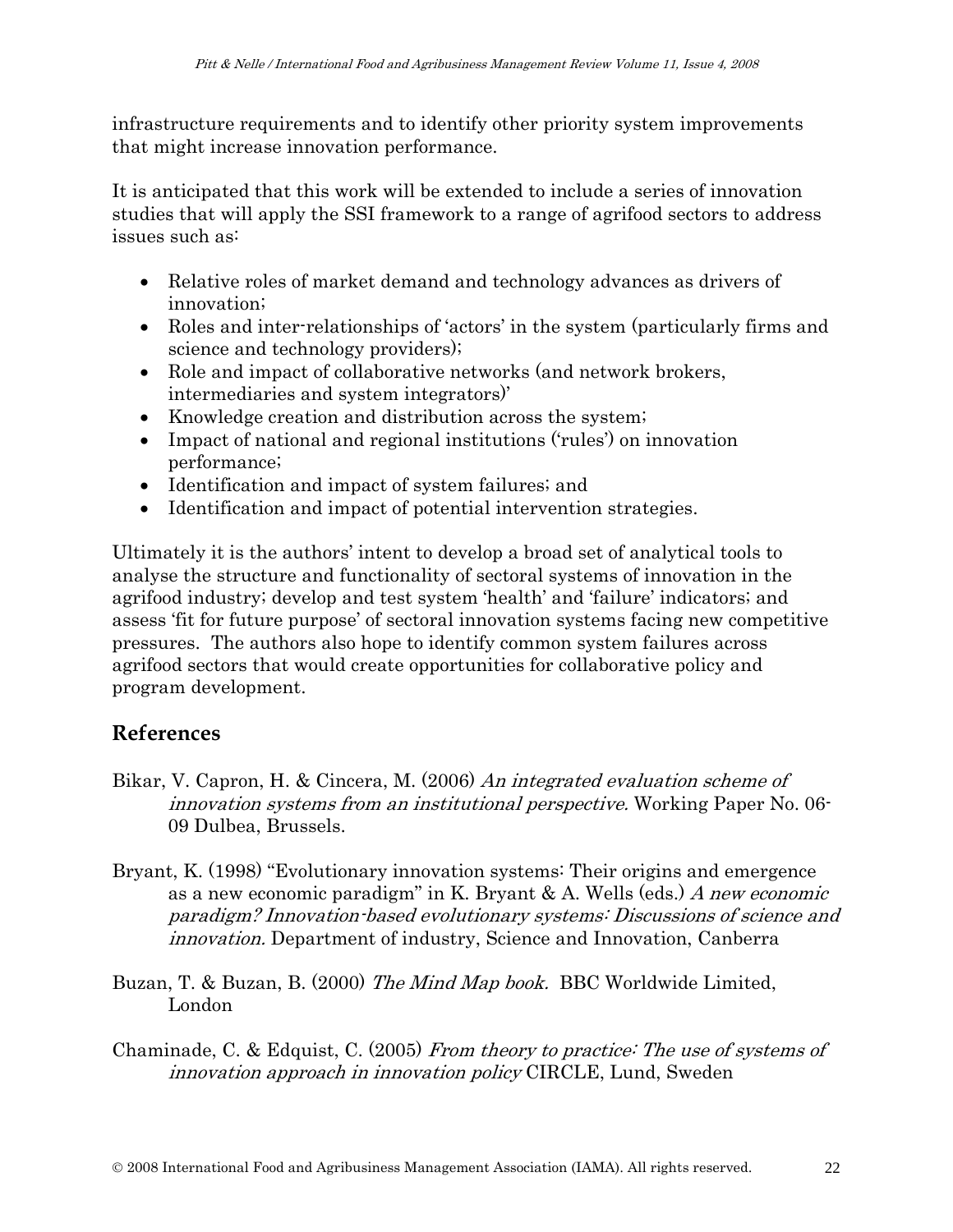- Commonwealth of Australia (2003) Mapping Australian science and innovation: Main report McMillan Printing Group, Canberra
- Dick, B. (1998) Convergent interviewing: a technique for qualitative data collection. Available on-line at [www.scu.edu.au/schools/gcm/ar/arp/iview.html](http://www.scu.edu.au/schools/gcm/ar/arp/iview.html)
- Dodgson, M. & Bessant, J. (1996) *Effective innovation policy: a new approach.* International Thomson Business Press, London
- Dyer, W. & Page, R. (1988) "The politics of innovation," *Knowledge in Society: An* International Journal of Knowledge Transfer
- Edquist, C. Malerba, F. Metcalfe, J. Montobbio, F. & Steinmueller, W. (2004) "Sectoral systems: Implications for European technology policy" in F. Malerba (ed.) Sectoral systems of innovation. Cambridge University Press, Cambridge
- Elias, A., Cavana, R. & Jackson, L. (2002) "Stakeholder analysis for R&D project management"  $R&D$  Management 32 (4)
- Freeman, R. (1994) "The economics of technical change" *Cambridge Journal of* Economics (18)
- Georghiou, L. (2002) "The United Kingdom system of research, technology and innovation" in P. Laredo & P. Muster (eds.) Research innovation policies in the new global economy: An international comparative analysis. Elgar, London
- Glaser, B. & Strauss, A. (1967) The discovery of grounded theory: Strategies for qualitative research. Aldine, Chicago
- Hindle, K. (2002) "Small-i or BIG-I? How entrepreneurial capacity transforms "small-i" into "Big-I" innovation: Some implications for national policy" Telecommunications Journal of Australia 52(3): 51-63
- Hofer, R. & Polt, W. (1998) "Evolutionary innovation theory and innovation policy: An overview" in K. Bryant & A. Wells (eds.) A new economic paradigm? Innovation-based evolutionary systems: Discussions of science and innovation. Department of Industry, Science and Resources, Canberra
- Lewis, M. (1998) "Iterative triangulation: A theory development process using existing case studies" Journal of Operations Management (16): 455-469
- Lundvall, B. & Borras, S. (1998) The globalizing learning economy: Implications for innovation policy. The European Commission, Brussels